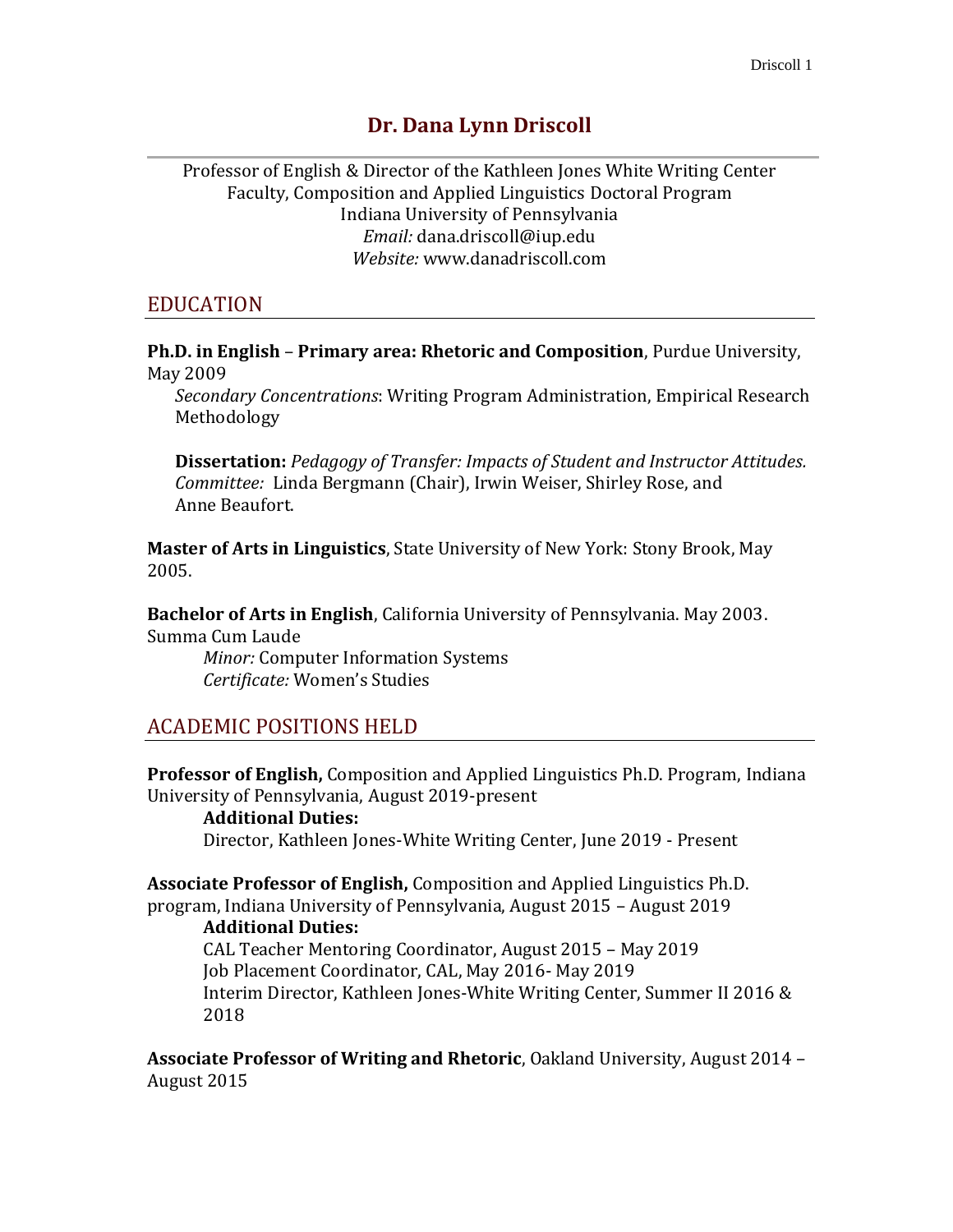**Additional Duties:** Director, Embedded Writing Specialist Tutoring Program, August 2012-August 2015

**Assistant Professor of Writing and Rhetoric**, Oakland University, August 2009 - July 2014

**Additional Duties:** Faculty Fellow, Center for Excellence in Teaching and Learning*,* Oakland University, August 2013-August 2014

**First-Year Writing Technology Mentor,** Introductory Composition at Purdue, Purdue University, August 2008 – May 2009

**Purdue OWL Coordinator and Purdue OWL Technical Coordinator,** Purdue Writing Lab, Purdue University, August 2006 – August 2008

**Graduate Instructor, Purdue Professional Writing,** Purdue University, August 2008 – August 2009

**Graduate Instructor, Introductory Composition at Purdue**, Purdue University, August 2005 – August 2007

**Graduate Instructor, First-Year Writing,** Program in Writing and Rhetoric, SUNY Stony Brook, August 2004- May 2005

**Teaching Assistant and Graduate Instructor, Linguistics,** Department of Linguistics, SUNY Stony Brook, August 2003- May 2004.

**Writing Consultant**, California University of Pennsylvania Writing Center, August 2000-May 2003

**English Tutor**, Pennsylvania College of Technology Learning Skills Center, January – May 2000

# AREAS OF SPECIALTY

Writing center research and administration, graduate and expert writing support, educational research (learning transfer, individual learning differences, metacognition, dispositions), research methodology and design (qualitative, quantitative, mixed methods), teaching writing and composition pedagogy, grant writing and program evaluation, writing assessment, open educational resources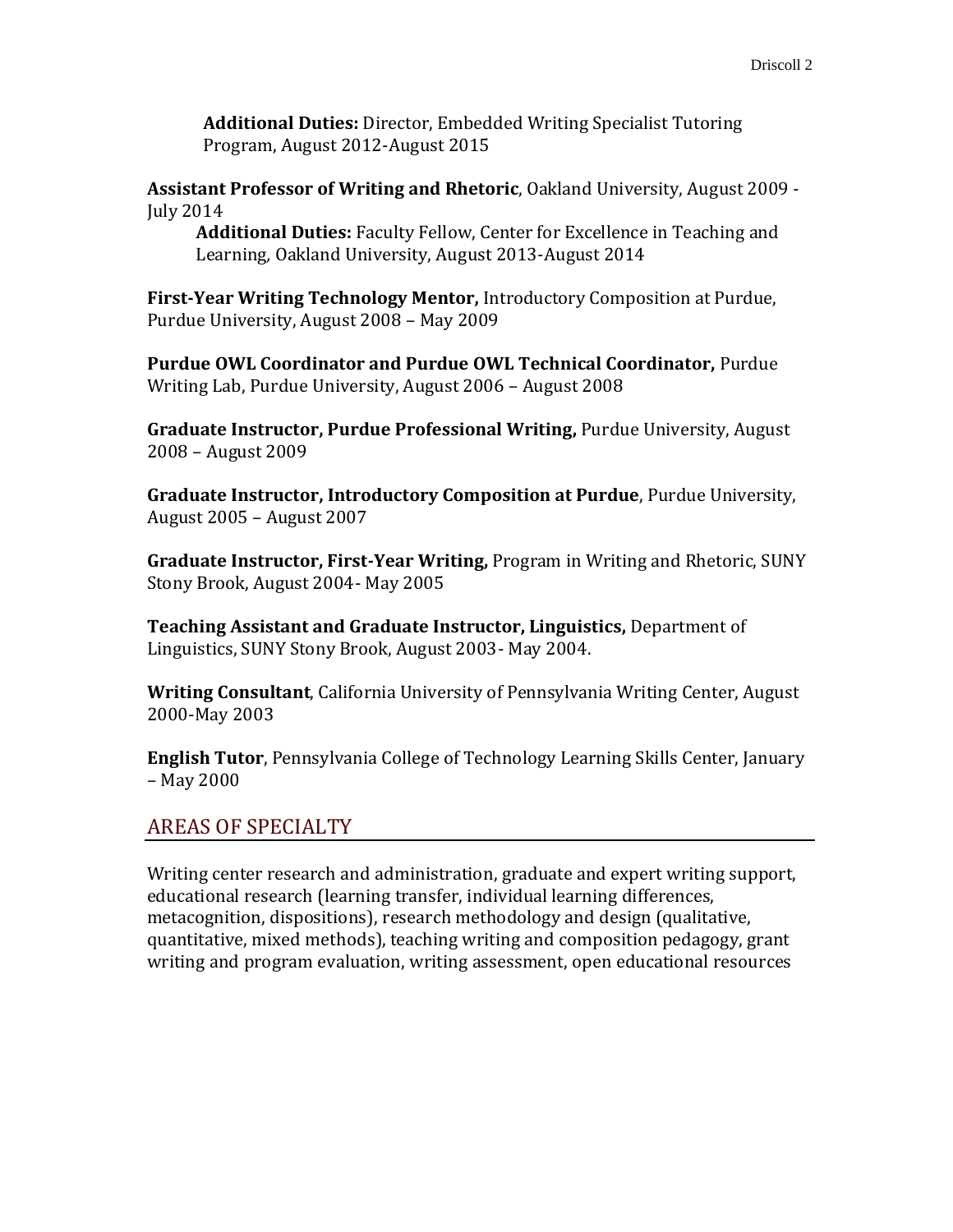# ACADEMIC PUBLICATIONS

\* indicates refereed; + indicates invited

#### **Forthcoming and Published Articles**

**\*Driscoll, D. L.** & Yacoub, O. (Forthcoming, July 2022). Threshold Genres: A 10 year Exploration of a Medical Writer's Development and Social Apprenticeship through the Patient SOAP Note. *Written Communication.*

**\*Driscoll, D. L.** & Zhang, J. (Forthcoming, 2022). Mapping long-term writing experiences: Operationalizing the Writing Development Model for the study of persons, processes, contexts, and time. *Composition Forum*.

**\*Driscoll, D. L.** & Cui, W. (Forthcoming, February 2022) Visible and invisible transfer: An investigation of learning to write and transfer across five years. *College Composition and Communication.*

**\***Powell, R. & **Driscoll, D. L.** (2021). How mindsets shape response and learning transfer: A case of two graduate writers. *Journal of Response to Writing (6:2)*, 42- 68*.* 

+**Driscoll, D. L.** (2020) Come Here, and You will Grow: Connecting Writing Development with Writing Center Practices. *Southern Discourse in the Center* (24.2).

**\*Driscoll, D. L.** & Wells, J. (2020). Tutoring the whole person: Supporting emotional development in writers and tutors. *Praxis: A Writing Center Journal*. Vol 17(3), 16-28.

\*Leigh, R. S. and **Driscoll, D. L.** (2020). "A two voice poem on self care in academia. *Michigan Reading Journal*, Spring 2020 issue (52.2).

**\*Driscoll, D. L.,** Leigh, R. S. & Zamin, N. (2020) "Self care as ethical professionalization: A case of doctoral education in composition studies." *College Composition and Communication* (CCC), Vol 71(3), 453-480.

**\*Driscoll, D. L**, Hayes, C., Wells, J., Gorzelsky, G., Jones, E.(2020). Genre knowledge and writing development: Results from the Writing Transfer Project. *Written Communication*. Vol 37(1) 69-103.pDOI: 10.177/04108831982313

**\*Driscoll, D. L.** and Devet, B. (2020). Writing centers as a space for transfer: Support writing, writers, and contexts. *Transfer of Learning in the Writing Center*, Digital Edited Collection: *WLN: A Journal of Writing Center Scholarship*. <https://wlnjournal.org/digitaleditedcollection2/DriscollandDevet.html>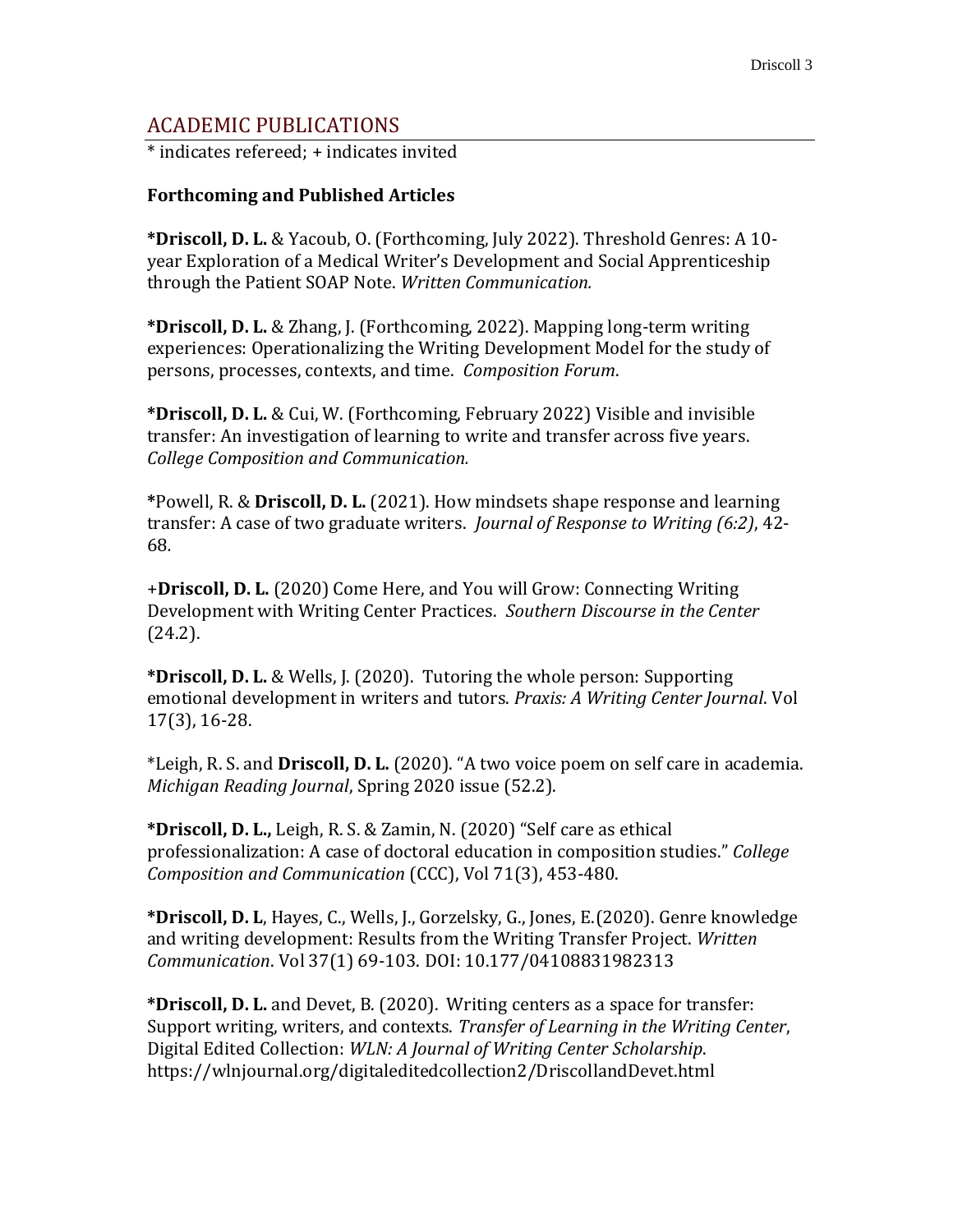**\*Driscoll, D. L.** & Jin, D. (2018). The box under the bed: Learner epistemologies and writing transfer. *Across the Disciplines*, Vol 15.

\*Wynn-Perdue, S. & **Driscoll, D. L.,** and Petrykowski (2017). Centering institutional status and scholarly identity: An analysis of writing center administration position advertisements, 2004-2014. *Writing Center Journal,* 36.2 (pp. 263-292).

\*Wynn-Perdue, S. & **Driscoll, D. L.** (2017). Context matters: Centering writing center administrators' institutional status and scholarly identity. *Writing Center Journal* 36.1 (pp. 185-214).

**\*Driscoll, D. L.** (2017). Ideals and realities in students' literacy development: Writing Center/ELT collaborations to support learning transfer*. TESOL Arabia Perspectives*. Vol 24 No. 3, November Issue.

**\*Driscoll, D. L.,** Gorzelsky, G., Wells, J., Hayes, C., & Salchak, S. (2017) Down the rabbit hole: Challenges and methodological recommendations in researching writing-related student dispositions. *Composition Forum* 35.

**\*Driscoll, D. L.** and Powell, R. (2016). States, traits, and dispositions: The impact of emotion on writing development and writing transfer across college courses and beyond. *Composition Forum* (Special Issue on Emotions) 34*.* 

+**Driscoll, D. L.** and Powell, R. (2015). Conducting and composing RAD research in the writing center: A guide for new authors and graduate students. *The Peer Review*, 1.1.<http://thepeerreview-iwca.org/article.php?id=21>

**\*Driscoll, D. L.** (2015) Building connections and transferring knowledge: The benefits of a peer tutoring course beyond the writing center. *Writing Center Journal*  35.2*.* 

\*Walwema, J., and **Driscoll, D. L**. (2015). Activating the uptake of prior knowledge through metacognitive awareness: An exploratory study of writing transfer in documentation and source use in professional writing courses. *Programmatic Perspectives*, 7(1): 21-42.

\*Allan, E., **Driscoll, D. L.**, Hammontree, D., Kitchens, M., and Ostergaard, L. (2015). The source of our ethos: Using evidence-based practices to affect a program-wide shift from "I think" to "we know." *Composition Forum* 32.

\*Penphrase, B., Oakley, B., Ternes, R., and **Driscoll, D. L**. (2014). Do higher dispositions for empathy predispose males toward careers in nursing? A descriptive correlational design. *Nursing Forum* 50.1. DOI: 10.1111/nuf.12058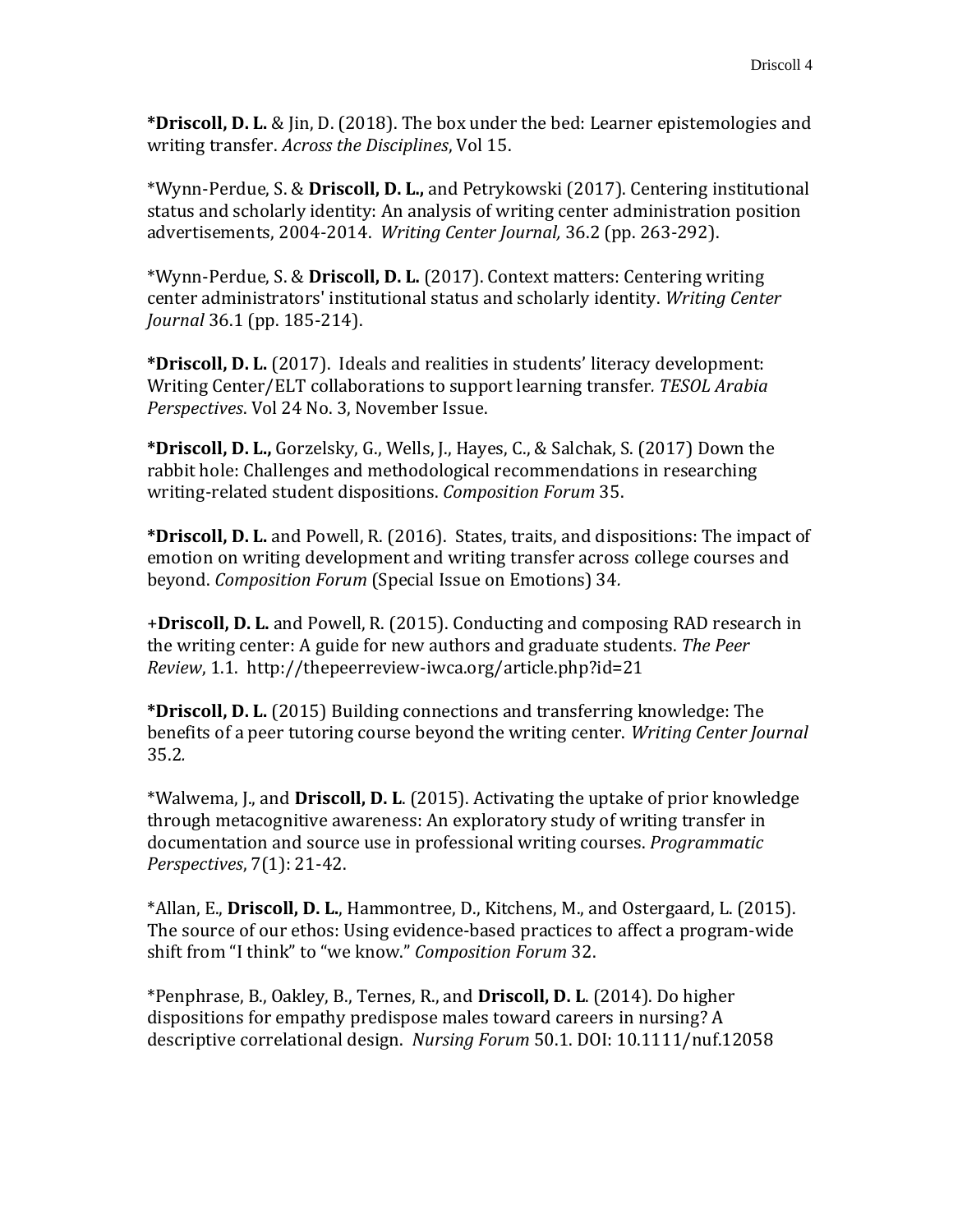**\*Driscoll, D. L.,** & Wynn-Perdue, S. (2014). By what means and for what purposes? Survey and interview data on writing center directors' research practices. *Writing Center Journal* 34.1, Pp. 105-134.

**\*Driscoll, D. L.** (2014*).* Clashing values: A longitudinal study of student beliefs of general education, vocationalism, and transfer of learning. *Teaching and Learning Inquiry* Vol. 2.1. pp. 21-37. DOI: 10.2979/teachlearninqu.2.1.21

\*Allan, E., & **Driscoll, D. L.** (2014). Reflective writing in general education: Improving student learning, assessment, and faculty professional development. *Assessing Writing* 21. Pp. 37-55. [http://dx.doi.org/10.1016/j.asw.2014.03.001.](http://dx.doi.org/10.1016/j.asw.2014.03.001)

\*Wynn-Perdue, S., **Driscoll, D. L.**, Matthews, J., Paz, E., Tess, J. (2014). Negotiating the Sponsorship Continuum: Preparing Humanities Undergraduates to Conduct RAD Research. Perspectives on Undergraduate Mentoring, 3.1.

**\*Driscoll, D. L.** (2013). Connected and disconnected pedagogy and transfer of learning: An examination of graduate instructor beliefs vs. practices in first-year writing. *The Journal of Teaching Writing, 28*(1). (Refereed)

**\*Driscoll, D. L.,** & Wynn-Perdue, S. (2012). Theory, lore, and more: An analysis of RAD research in the *Writing Center Journal*, 1980-2009. *The Writing Center Journal, 32*(2)*.* 

\*\*This article won the International Writing Center Association Outstanding Article Award (2012)

**\*Driscoll, D. L.**, & Wells, J. (2012). Beyond knowledge and skills: Writing transfer and the role of student dispositions in and beyond the writing classroom. *Composition Forum*: *Special Issue on Transfer of Learning, 26.*

Brizee, A., Sousa, M., & **Driscoll, D. L.** (2012). Writing centers and students with disabilities: The user-centered approach, participatory design, and empirical research as collaborative methodologies. *Computers and Composition*, *29*(4), 341- 366.

**\*Driscoll, D. L.**, & Harcourt, S. (2012) Reflection, connection, and expectation: Transfer of learning in a peer tutoring course and beyond. *Writing Lab Newsletter*, *36*(7-8), 1-6. \*\*

\*\*This article was nominated for the IWCA 2012 Outstanding Article Award.

**\*Driscoll, D. L.**, (2011) Connected, disconnected, or uncertain: Student attitudes about future writing contexts and perceptions of transfer from first year writing to the disciplines. *Across the Disciplines, 8(2)*.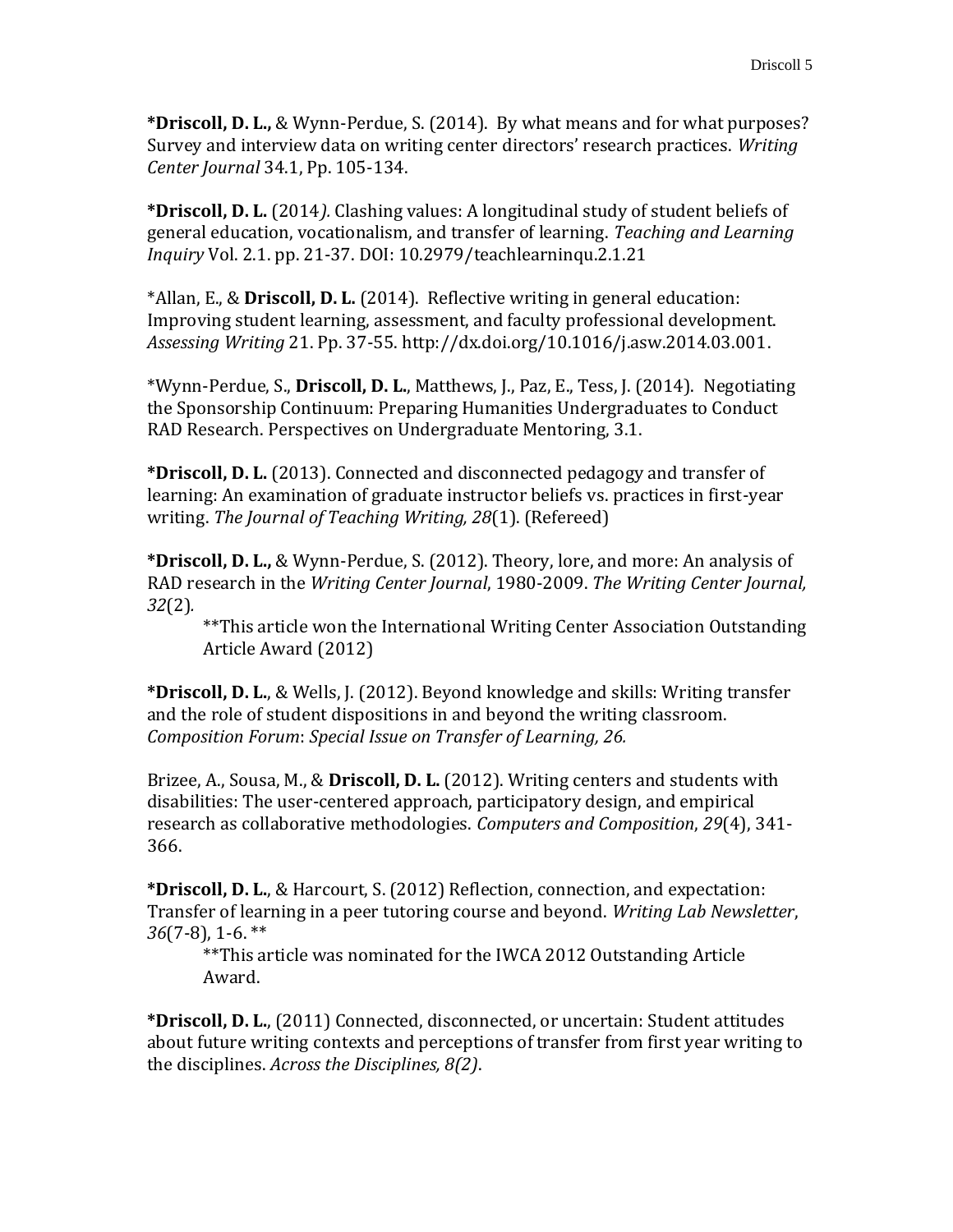\*Sura, T., Wells, J. M, Schoen, M., Elder, C., & **Driscoll, D. L.** (2009). Praxis and allies: The WPA board game." *WPA: Writing Program Administration*, *32*(3), 75-88.

**\*Driscoll, D. L.** (2009). Composition studies, professional writing, and empirical research: A skeptical view." *Journal of Technical Writing and Communication*, *39*(2), 195-205.

### **Book Chapters**

\*Reid, J., Pavesich, M., Efthymiou, A., Lindenman, H., and **Driscoll, D. L. (**Forthcoming, 2022). Writing to Learn Beyond the University. In *Writing Beyond the University: Preparing Lifelong Learners for Lifewide Writing*, Moore, J., Rozinsky, P., and Bleakney, J., eds).

\***Driscoll, D. L.** (Forthcoming 2022). Weaving reflexivity, relationality, and time in a decade-long study of writing development and learning transfer. *Telling Stories: Perspectives on Longitudinal Research*. (Fishman, J & Kimmie-Hea, A., Eds).

\*Gorzelsy, G., Hayes, C., Paszek, J., Jones, E., and **Driscoll, D. L**. (2018). Meaningful practice: Adaptive learning, writing instruction, and writing research. (Portanova, Rifenburg, and Roen, eds.) *Contemporary Perspectives on Cognition and Writing*. Fort Collins, Colorado: The WAC Clearinghouse and University Press of Colorado. <https://wac.colostate.edu/books/perspectives/cognition/>

\*Gorzelsky, G., Hayes, C., Jones, E., and **Driscoll, D. L.** (2017). Cueing first-year writing knowledge: Support for transfer into disciplinary writing. *Understanding Writing Transfer: Implications for Transformative Student Learning in Higher Education.* Moore, J. & Anson, C. (Eds).

\*Ostergaard, L., **Driscoll, D. L.**, Laudig, A., and Rorai, C. (2017). Bridging high school and college writing: Using the framework to shape basic writing curricula through habits of mind, rhetorical principles, and building connections. *The Framework for Success in Post-Secondary Writing: Scholarship and Applications*. Behm, N., Rankins-Robertson, S., & Roen, D. (Eds).

\*+Gorzelsky, G., **Driscoll, D. L**., Pazcek, J., Hayes, C., & Jones, E. (2016). Metacognitive moves in learning to write: Results from the writing transfer project. *Critical Transitions: Writing and the Question of Transfer.* Moore, J. & Anson, C. (Eds).

**\*Driscoll, D. L.,** & Kitchens, M. (2014). Engaging in communities of practice: Supplementing community-based service learning with online reflection in a peer tutoring course. In *Civic Engagement 2.0? Provocations and Dialogues on the Future of the Civic in the Disrupted University.* Crabill, S. L & Butin, D. (Eds).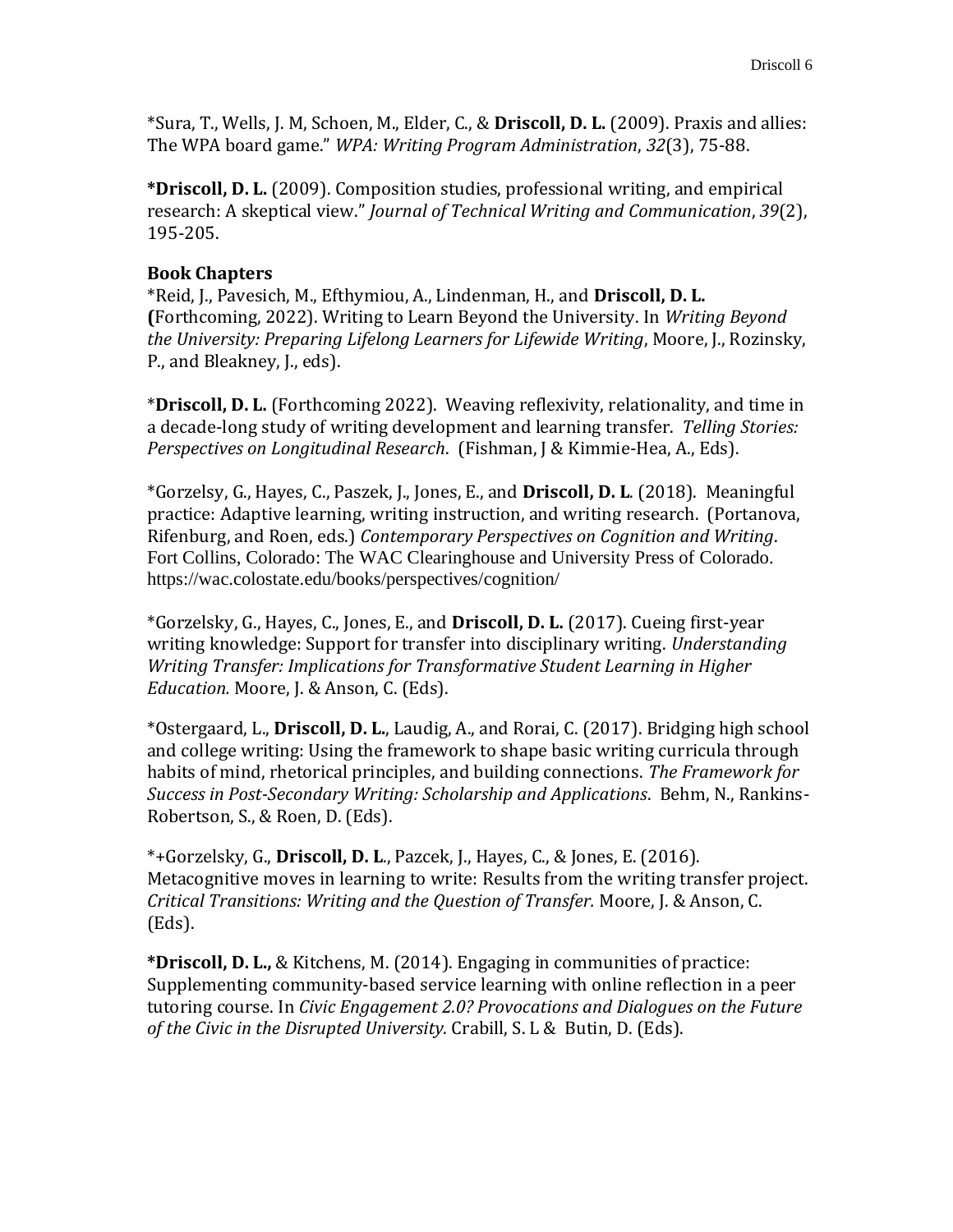**+Driscoll, D. L.** (2013). General education, transfer of learning, and why you take courses outside of your major (and how to get the most out of them). *GrizzWrites: A Guide to First-Year Writing at Oakland University*. Southlake, TX: Fountainhead Press.

**\*Driscoll, D. L.** (2010). Introduction to primary research: Observations, surveys, and interviews. *Writing Spaces* (Vol. II). (Refereed)

- Reprinted in Ohio University's *Readings on Writing* Course book
- Reprinted in University of Tennessee Knoxville's *Course Reader*
- Reprinted in Oakland University's *Grizz Writes: A Guide for First-Year Writers*

\***Driscoll, D. L**., Brizee, H. A., Salvo, M., & Sousa, M. (2008). Usability and usercentered theory for 21st century OWLs. *The Handbook of Research in the Virtual Workplace* (pp. 614-631). Hershey, PA: IGI Global.

### *Encyclopedic Entries*

**\*Driscoll, D. L.** (Forthcoming, 2021). "Open Access." *Keywords in Making: A Rhetorical Primer*. Ed Jason Tham. Parlor press.

**\*+Driscoll, D. L.** (2020). Vocationalism. *Sage Encyclopedia of Higher Education*, Amey, M. J. & David, M. E. (Ed).

### *Book Reviews*

**\*Driscoll, D. L.** (2009). Review of Moodle course management system. *Computers and Composition Online*.

**\*Driscoll, D. L.** (2008). Review of *College Writing and Beyond: A New Framework for University Writing Instruction*. *Across the Disciplines 4*.

# *Under Review*

**Driscoll, D. L.** Planning, tinkering, and writing to Learn: A model of planning and discovery as composing styles for professional academic writers. *Revision under review for Edited Collection.* 

Lindenmann, H. , **Driscoll, D. L**., Efthymiou, A., Pavesich, M., and Reid, J.. A Taxonomy of Life Writing: Exploring the Functions of Meaningful Self-Sponsored Writing in Everyday Life. *Manuscript under review.* 

Rothschild, K., **Driscoll, D. L.,** Powell, R., & Wells, J. Disciplinarity and transfer ten years later: A multi-institutional investigation into student perceptions of learning to write. *Manuscript under review.*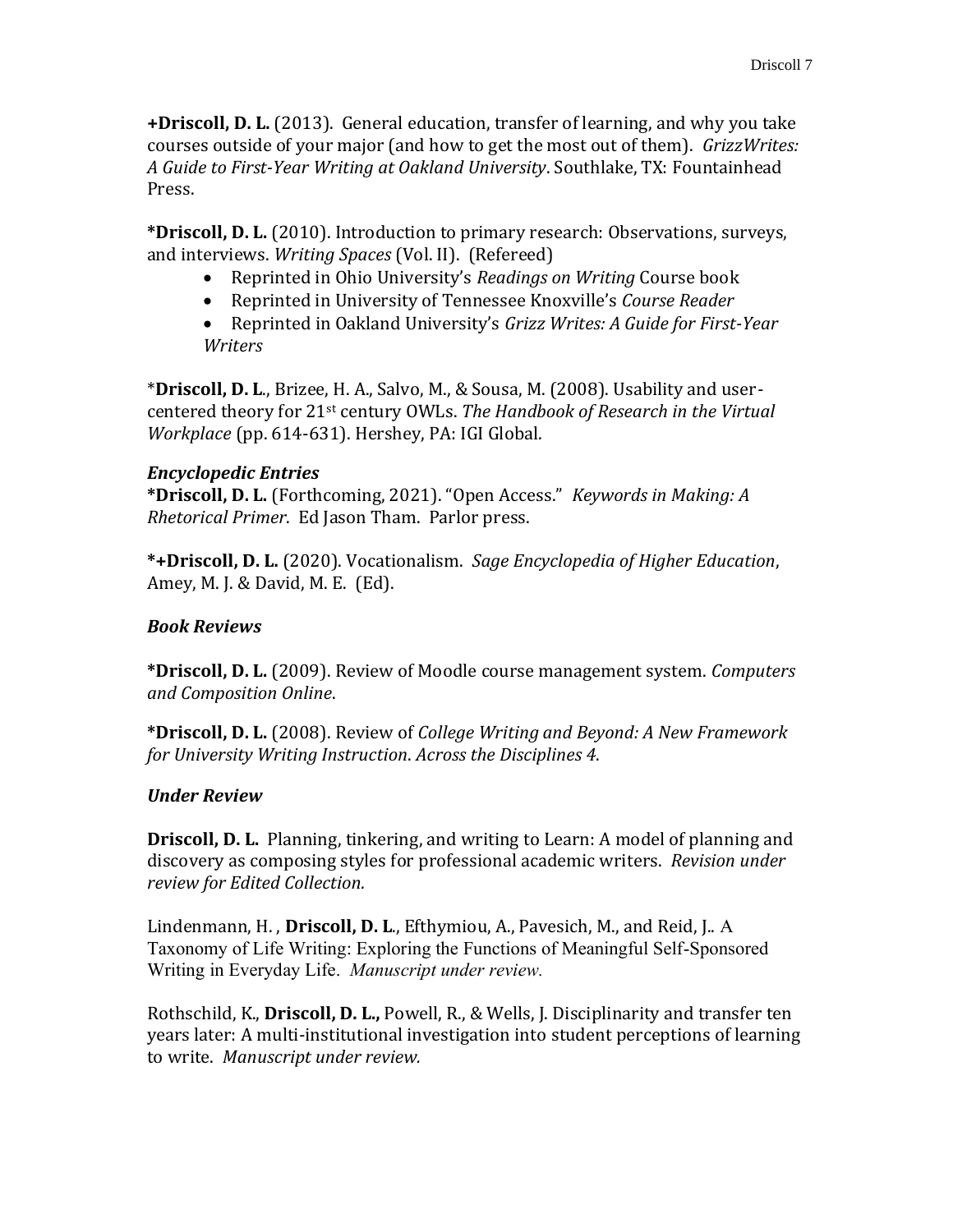### *In Preparation*

**Driscoll, D. L.** & Medhat, I. Exploring Graduate Editing Support, Assessment, and Editing Ethics in the Writing Center. *Article under revision and resubmission.*

**Driscoll, D. L.** & Yim, A. The Loss of We: An Empirical Investigation of Synchronous and Asynchronous Tutoring Experience Before and During the Pandemic. *Book chapter under revision and resubmission.* 

**Driscoll, D. L.** *Carving out the Article: A Guide for Writing for Publication*. Book manuscript under contract with WAC Clearinghouse.

**Driscoll, D. L.,** Efthymiou, A., Lindenmann, H., Pavesich, M., and Reid, J.. Self-Sponsored Writing. Book proposal and manuscript in progress.

### *Ongoing Research Projects*

National Self-Sponsored Writing Study, with Heather Lindenman, Jennifer Reid, Andrea Efthymiou, and Matthew Pavesich. Through the Elon Research Seminar: Writing Beyond the University, 2019-2021.

Understanding the Role Writing Expertise and Flow States in Semantic Brain Networks. With Roger Beaty and Krista Sarraf.

A Longitudinal Investigation of Writing Transfer. Longitudinal investigation of writing transfer and long-term learning development over time, currently entering its 12th year of data collection.

# INVITED KEYNOTES AND PLENARY ADDRESSES

**+Driscoll, D. L.** (19 February, 2020, Keynote Speaker). Come here and you will grow: Supporting Writing Development and Long-Term learning in Writing Centers. Keynote Speaker. Southeastern Writing Center Association, Birmingham, AL.

**+Driscoll, D. L. (**23 March, 2018, Keynote Speaker). Tutoring the Whole Person: Emotions, Writing Development, and Emotional Labor in the Writing Center. East Central Writing Center Association. Columbus, OH.

**+Driscoll, D. L.** (April 21, 2016, Plenary Speaker). "Ideals and Realities in Students' Literacy Development: Writing Center/English Language Teaching Collaborations to Support Learning Transfer." Plenary address for the Joint Conference for the Middle Eastern North African Writing Centers Alliance and the International English Language Teaching Conference, Muscat, Oman.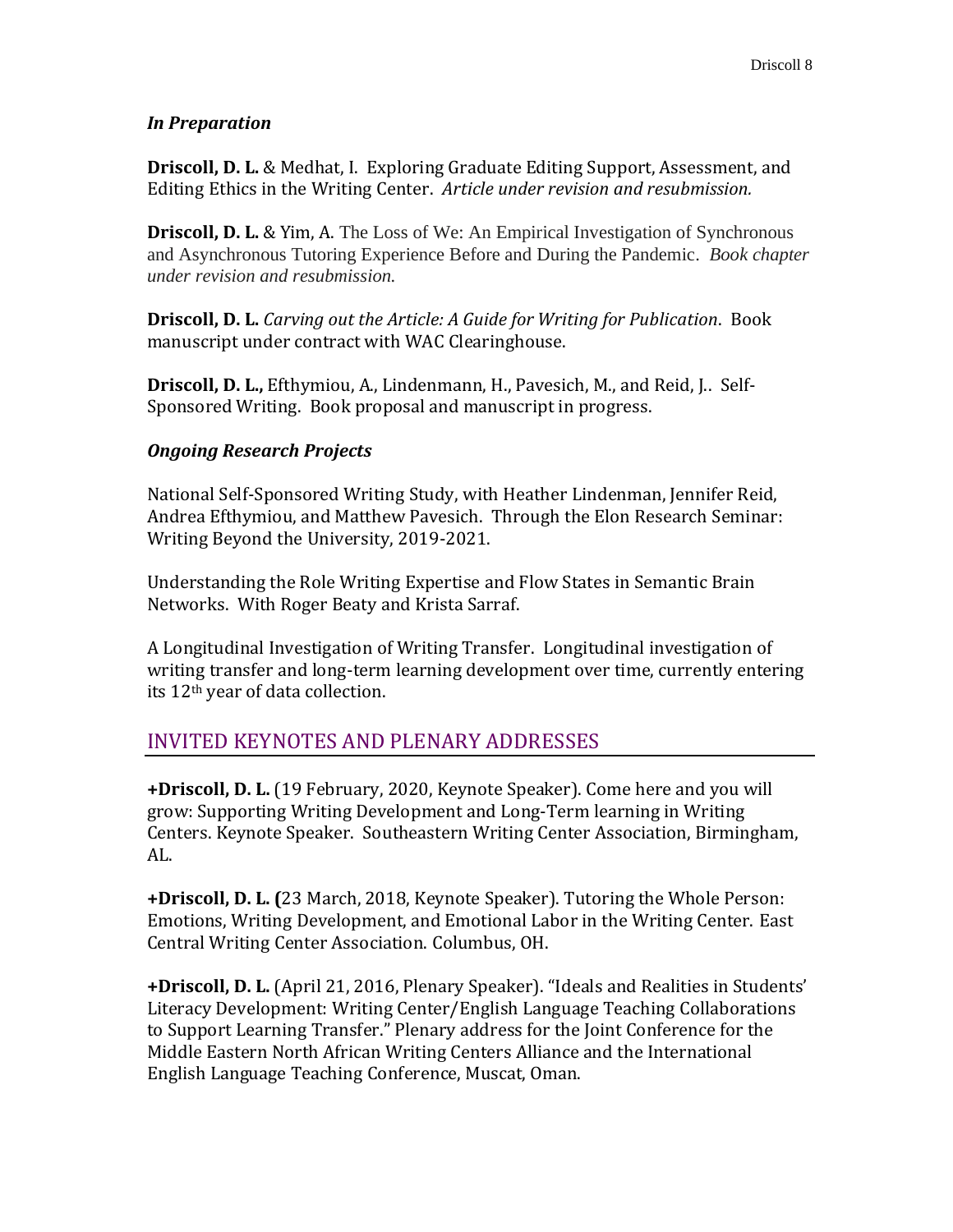**+Driscoll, D. L.** (February 26th, 2016, Keynote Speaker). "Building Connections and Transferring Knowledge: The Benefits of a Peer Tutoring Course Beyond the Writing Center." *WCJ Live Event.* Online address hosted for the *Writing Center Journal*.

**+Driscoll, D. L.** (13 August 2015, Keynote Speaker). "Writing Transfer and Metacognition as Frameworks for Success in College Writing and Beyond." Invited Workshop and Keynote for the University of Tennessee: Knoxville's First-Year Writing Program.

**+Driscoll, D. L.** (19 March, 2014). "Linking Qualitative and Quantitative Research in Multi-Institutional Studies: The Case of the Writing Transfer Project." Plenary Speaker, Qualitative Research Network, CCCC.

**+Driscoll, D. L.** & Wynn-Perdue, S. (2014). RAD Research in Writing Centers: Survey and Interview Results. *WCJ Live Event.* Online address hosted for readers of the *Writing Center Journal*.

**+Driscoll, D. L.** & Wynn-Perdue, S. (2013, 13 September). Centering RAD Research Practice. *WCJ Live Event.* Online address hosted for readers of the *Writing Center Journal*.

# INVITED WORKSHOPS (National and International)

**+Driscoll, D. L.,** (February 15, 2019). Supporting Writing Development and Learning Transfer across Courses, Disciplines, and Contexts. Workshop for crossdisciplinary faculty at Seton Hill University, Greensburg, PA.

**+Driscoll, D. L.,** (February 15, 2019). Supporting Writing Transfer through Writing Instruction and Writing Center Tutorials. Workshop for English faculty and Writing Center Faculty and Tutors at Seton Hill University, Greensburg, PA.

**+Driscoll, D. L.,** (May 14, 2019). Learning Transfer Across Courses, Disciplines, and Contexts. Workshop for cross-disciplinary faculty at Davenport University, Grand Rapids, MI.

**+Driscoll, D. L.,** (May 14, 2019). Supporting Transfer in English, Communications, and Writing Center Contexts. Workshop for English Faculty and Writing Center Tutors at Davenport University, Grand Rapids, MI.

**+Driscoll, D. L.**, Zamin, N., and Hixson-Bowles, K. (March 29<sup>th</sup>, 2016). "Measuring Our Students'' Learning: Program Assessment Strategies for Using E-Portfolios." Workshop for faculty across the disciplines at California University of Pennsylvania. Co-Presented with IUP C&T Students Nadia Zamin and Kelsey Hixson-Bowles.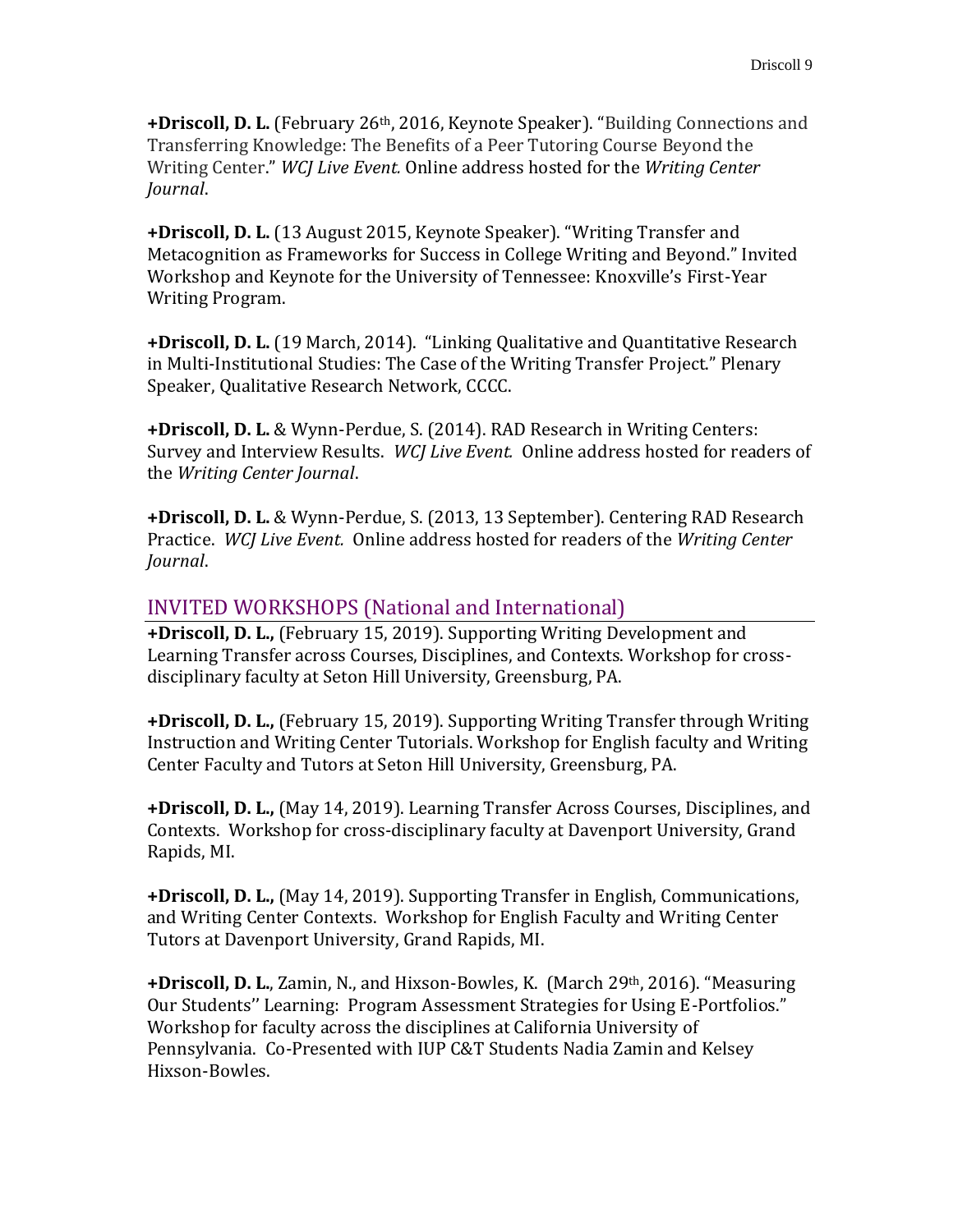**+Driscoll, D. L.** and Powell, R. (March 29th, 2016). "Fostering Transfer of Learning and Writing Development in First-Year Composition Courses." Presentation for the Introductory Composition Program at California University of Pennsylvania. Co-Presented with C&T Student Roger Powell.

**+Driscoll, D. L.** (10 July 2012). "Building Connections: Investigating Transfer of Learning through Writing & Reflection" Oakland University William Beaumont School of Medicine Educational Research Community.

**+Driscoll, D. L.** (5 Oct, 2011) "Transfer of Learning: Making Connections Between Real-World and Classroom Environments." Oakland University Center for Teaching and Learning (CETL).

**+Driscoll, D. L.** (2011 and 2012) "Transfer of Learning in the Writing Classroom: Connection, Reflection, and Instruction" For the Meadowbrook Writing Project (Rochester, MI).

# EXTERNAL COURSES (International)

"Teaching Writing for Publication for STEM International Students." Twelve-week online course for instructors at VSB University of Ostrava and the Czech Republic Academy of Sciences. Course 1 ran October 2021-January 2022; Course 2 will run March 2022 – May 2022.

# EDITORSHIPS

**Driscoll, D. L.,** Stewart, M., and Vetter, M. Editors for *Writing Spaces: Readings on Writing*, Open educational textbook for college composition courses.

Spring 2019 – Present.

- Publication of Volume III (2020) and IV (2021) of *Writing Spaces* and currently developing Volume V.
- Editorial management of *Writing Spaces* including selection of proposals, management of peer review, communication with authors, communication with peer reviewers
- Visioning, funding and long-term planning for *Writing Spaces*
- Coordination yearly with advisory board
- Marketing, promotions, and support for *Writing Spaces* series
- Overseeing Assistant Editor Graduate Assistant position

Devet, B. and **Driscoll, D. L (2020)**. *Transfer of Learning in the Writing Center* (digital edited collection). Published February 2020 by WLN Digital Collections. <https://wlnjournal.org/digitaleditedcollection2/index.html>

- Developed concept and proposal for *WLN Digital Collection* with co-editor
- Wrote and distributed call for proposals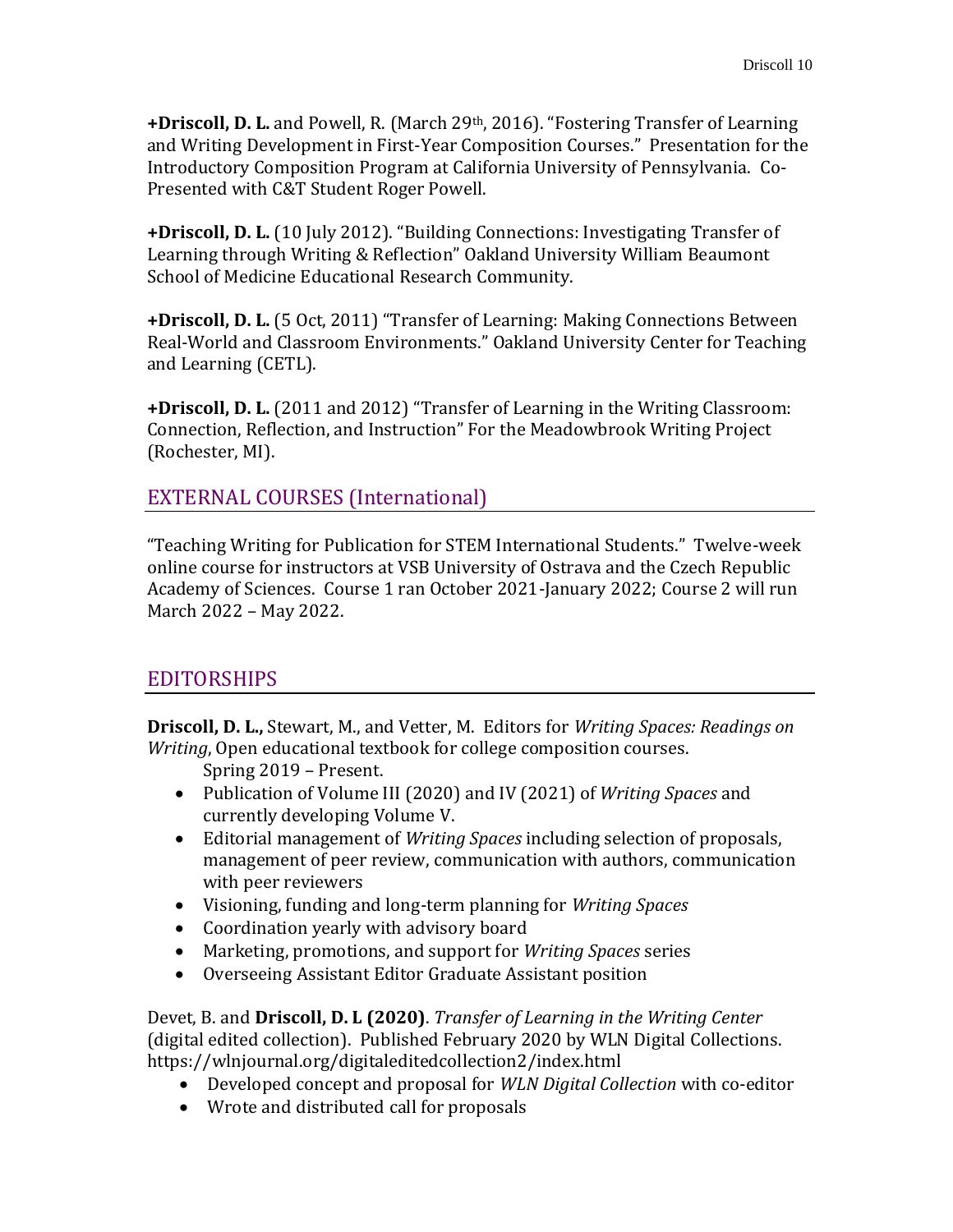- Setup accounts and spreadsheets for workflow management
- Developed article ranking system
- Read and ranked all proposals with co-editor
- Coordinating blind peer reviewers for all accepted manuscripts
- Communications with authors throughout the process

*\**This Edited Collection is nominated for the *IWCA's* 2020 outstanding book award.

Devet, B. and **Driscoll, D. L**. Guest Editors for Special Issue on Writing Transfer for *WLN: A Journal of Writing Center Scholarship*, issue 43:1-2, September/October 2018.

- Developed concept and proposal for *WLN* with co-editor
- Wrote and distributed Call for Proposals
- Setup accounts and spreadsheets for workflow management
- Developed article ranking system
- Read and ranked all proposals with co-editor
- Coordinating blind peer reviewers for all accepted manuscripts

# **CONSULTATION**

*2021.* Consultation with Dr. Hind Alzahrani, Qassim University, Saudi Arabia on Starting a New Writing Center.

*2021.* Consultation with Quinnipiac University Writing Across the Curriculum Committee and Dr. Marissa McKinley on Starting a new Writing Center.

*2019- Present*. Consultation with Dr. Sukanto Roy at North South University, Bangladesh. Starting a New Writing Center.

*2019-Present.* Czech Republic Academy of Arts and Sciences and VSB Technical University of Ostrava. Consultation on development of Writing for Publication course for Engineers. Development and facilitation of a distance education training for new instructors of Writing for Publication courses. Contact: Dr. Alena Kasparkova, VSB Technical University of Ostrava.

*2011-2012* Wayne State University. Consultation on developing a writing transferbased assessment program. Contact: Dr. Gwen Gorzelsky, Director of First-Year Composition.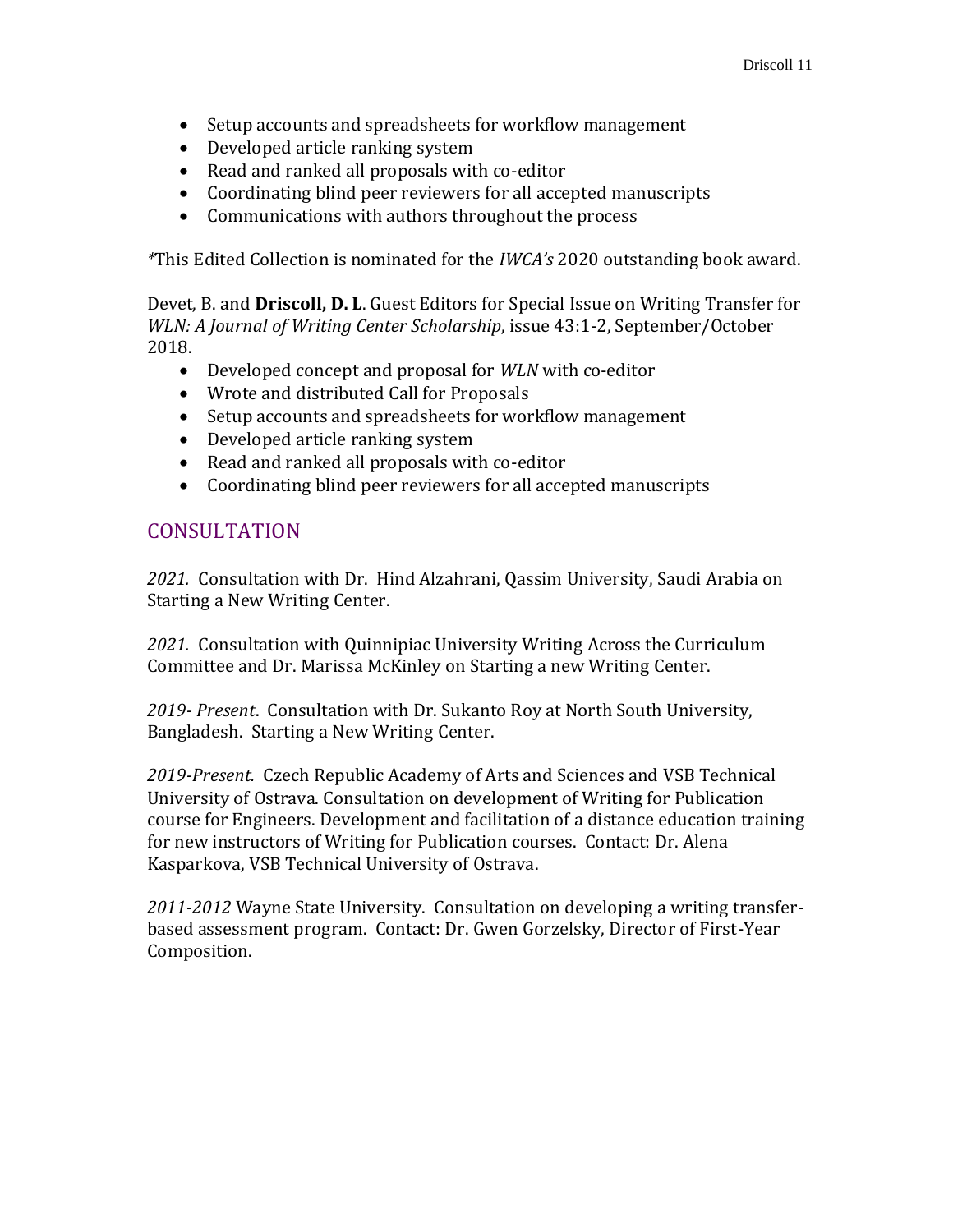# ACADEMIC PRESENTATIONS & WORKSHOPS (Refereed)

**\*Driscoll, D. L,** Efthymiou, A., Lindenman, H., Pavesich, M., & Reid, J. (12 July 2021). Self-Sponsored Writing: A Taxonomy of the Civic, Personal, and Professional Functions of Writing in People's Lives. *2021 Center for Engaged Learning Conference* (Virtual).

**\*Driscoll, D. L.** (2021, 7 July). Supporting advanced writing processes for graduate students and teaching writing for publication. *European Association for the Teaching of Academic Writing* (Virtual).

**\*Driscoll, D. L**., Powell, R., Field-Rothschild, K., Wells, J.(2021, 10 April). Disciplinarity and Transfer Ten Years Later: A Multi-institutional Investigation into Student Perceptions of Learning to Write. *Conference on College Composition and Communication* (Virtual).

**\*Driscoll, D. L.** (2021, 5 March). The Person-Context-Time Model: Using Writing Development as a Framework. *International Writing Research Across Borders Conference*, Virtual.

**\*Driscoll, D. L.** & Cui, W. (2019 17 Oct). Visible and Invisible Transfer: Using Longitudinal Transfer Research to Support Tutoring Practices. *International Writing Center Association*. Columbus, OH.

**\*Driscoll, D. L.** (2018, 16 March). Tracing Students' Long-Term Writerly Development and Writing Transfer through Transformative Writing Experiences. *Conference on College Composition and Communication*, Kansas City, Mo.

**\*Driscoll, D. L.** (2018, 16 March). Invisible Transfer and Transfer of Learning Methodologies (A Response). *Conference on College Composition and Communication*, Kansas City, Mo.

**\*Driscoll, D. L.** & Zamin, N. (2018, 14 March). Research-Based Support for Graduate and Faculty Writers. *Conference on College Composition and Communication: Pre-Conference Workshop*. Kansas City, MO.

**\*Driscoll, D. L.** (2017, 11 November). "The Changing Landscape of Writing Centers: Institutional Status, Writing Production, and Disciplinary Identity." *International Writing Center Association Conference*, Chicago, IL.

**\*Driscoll, D. L**. (2016, 22 June). "Growing Writers: The Role of Mindsets in Writing development and Responses to Feedback." *International Writing Across the Curriculum Conference*, Ann Arbor, MI.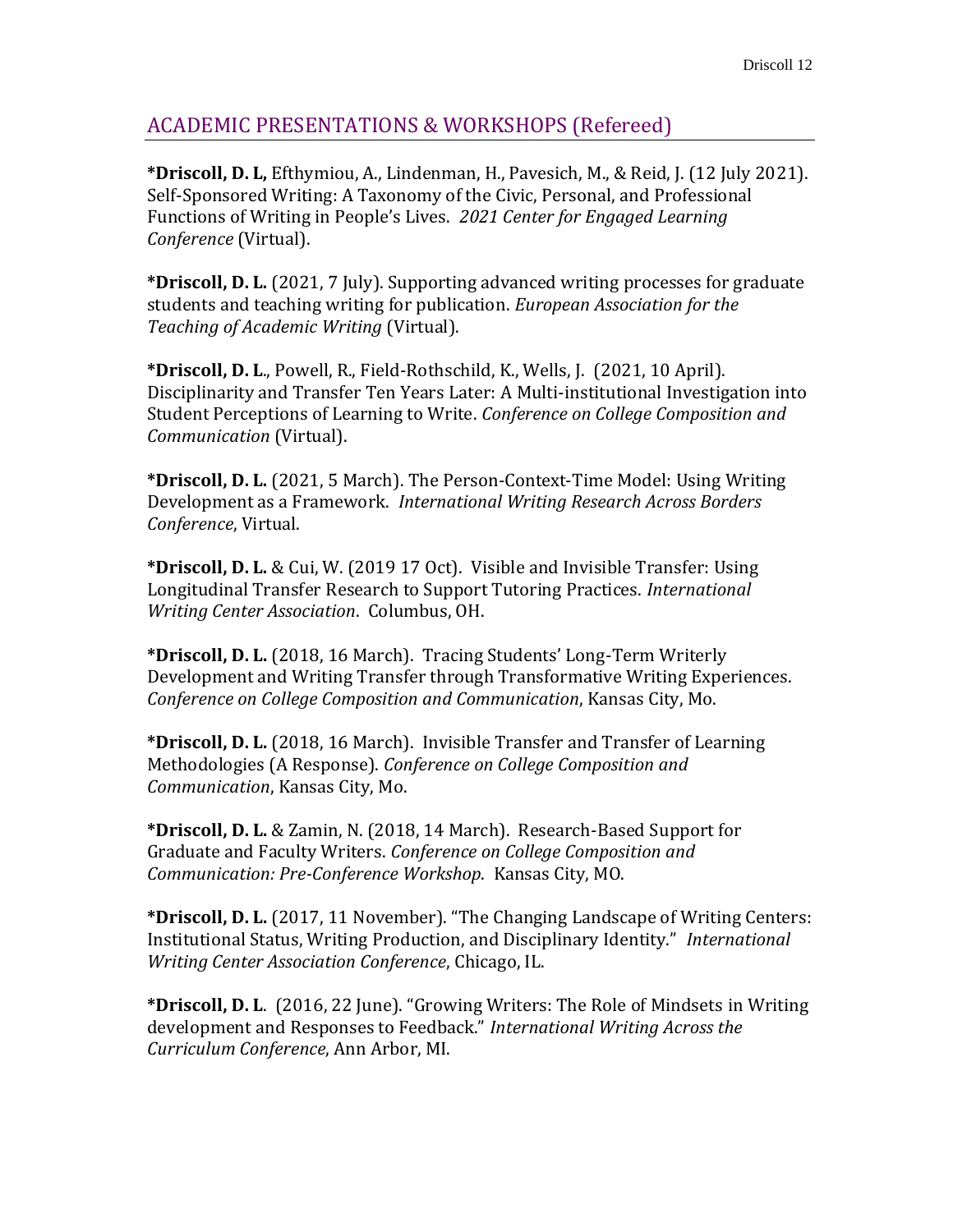**\*Driscoll, D. L**., Perdue, S., Hixson-Bowles, K., and Petrykowski, A. (6 April 2016). "Rendering the Invisible Visible: Qualitative Coding for RAD Researchers." *International Writing Center Association CCCC Collaboratory*, Houston, TX.

**\*Driscoll, D. L.** and Brockway, P. (2015, 10 October). "Expectations and transitions: Course Embedded Writing Specialists as bridges to the university for basic writing students." *International Writing Center Association Conference*, Pittsburgh, PA.

**\***Perdue, S., **Driscoll, D. L**., and Petrykowski, A. (2015, 10 October). "*Center*ing institutional status and scholarly identity: An analysis of writing center administration position advertisements, 2004- 2014." *International Writing Center Association Conference*, Pittsburgh, PA.

\*Hayes, C., **Driscoll, D. L.,** Gorzelsky, G., and Jones, E. (2014, 21 March). "The Writing Transfer Project: A RAD-Based, Cross-Institutional Study of Transfer from General Education to Disciplinary Writing." *Conference on College Composition and Communication*, Tampa, FL.

\***Driscoll, D. L.** (2013, 25 June). Reflection as a means to understand transfer and metacognition: Pedagogy, assessment, and cross-institutional results. *Critical Transitions: Writing and the Question of Transfer Conference*, Elon, NC.

**\*Driscoll, D. L.** (2013, 5 April). RAD research in the writing center: Developing RAD research projects and overcoming barriers. Pre-Conference Workshop. *Mid-Atlantic Writing Center Association Annual Conference*. California, PA.

**\*Driscoll, D. L.** (2013, 13 March). Research on writing transfer: Preliminary results and methods from a multi-institutional study. *Conference on College Composition and Communication*, Las Vegas, NV.

**\*Driscoll, D. L**., & Wynn-Perdue, S. (2012, 25 October). By what means and for what purposes: Survey and interview data on writing center directors' research practices." *International Writing Center Association Conference*, San Diego, CA.

**\*Driscoll, D. L.** (2012, 10 May). The personal connection: Transfer of learning, general education, and student dispositions. *Excellence in Teaching and Learning: The Sixth Annual Conference on Teaching and Learning*, Rochester, MI.

\***Driscoll, D. L.** (2012, 22 March). Teaching for transfer: Writing and forwardreaching knowledge in a peer tutoring course. *Conference on College Composition and Communication*. St. Louis, MO.

\*Broad, B., **Driscoll, D. L**., Duprey, W., Gorzelsky, G., Grogan, J., Jankens, A., Kenaga, H., Paszek, J., Robertson, L., Slomp, D., Taczak, K., Trimble, T. (2012, March 21). Assessing transfer: Using reflection to evaluate transfer of knowledge at critical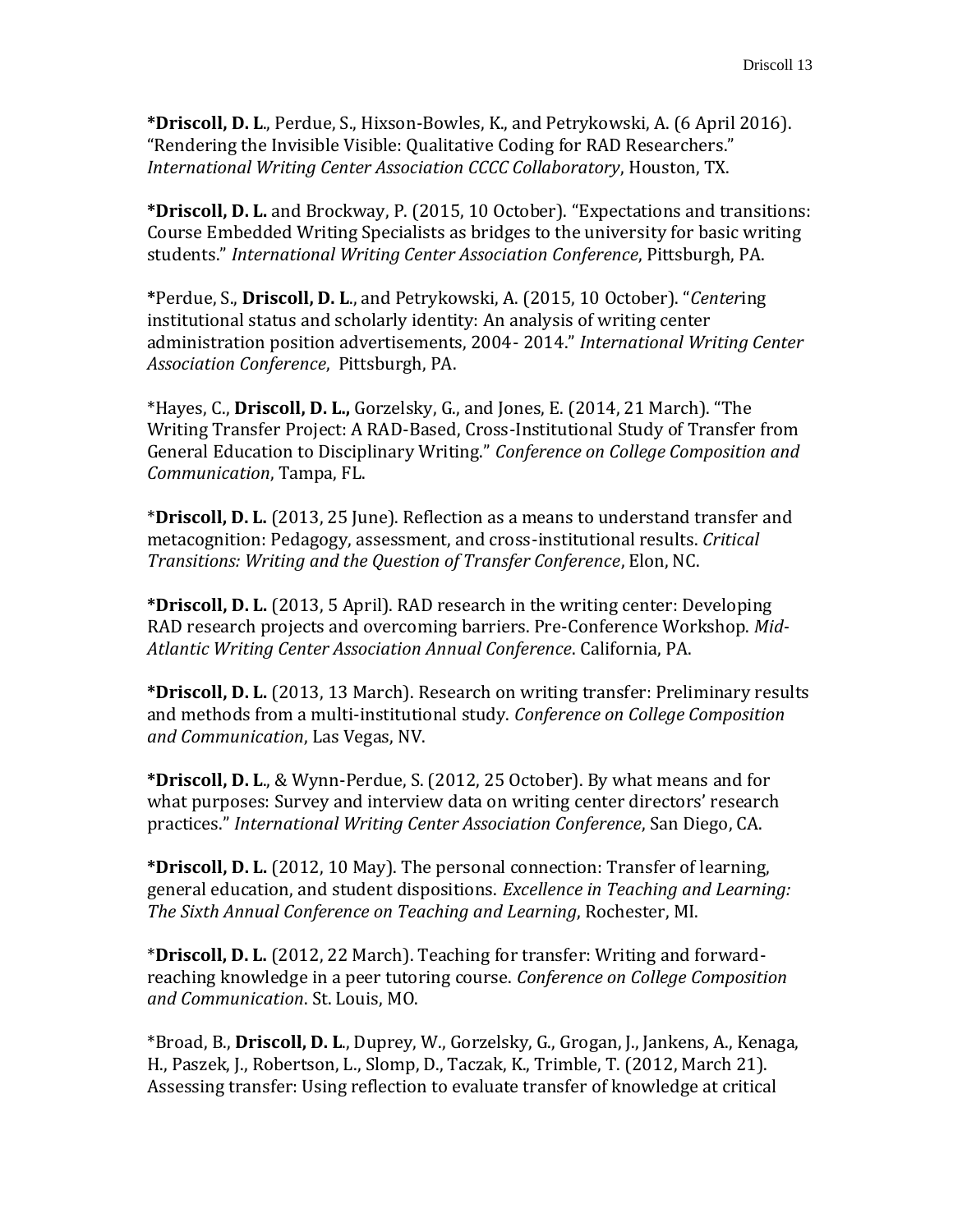transitions in writing programs. *Conference on College Composition and Communication pre-conference workshop*. St. Louis, MO.

**\*Driscoll, D. L.** (2012, 21 March). Transfer of learning: The challenge of measurement and assessment. Research Network Forum, *Conference on College Composition and Communication*. St. Louis, MO.

\*Allan, E., & **Driscoll, D. L.** (2012, 23 February). Object(ive)s closer than they appear: Using reflective writing in general education and assessment as faculty bridges to student success. *American Association of Colleges and Universities: General Education and Assessment Conference*. New Orleans, LA.

**\*Driscoll, D. L**., Wynn-Perdue, S. & Matthews, J. (2011, 5 March). Contributions unseen: Undergraduate tutors and RAD research in the writing center. *East Central Writing Center Association Conference*, Kalamazoo, MI.

**\*Driscoll, D. L**., Wynn-Perdue, S., Matthews, J., Paz, E. & Tess, J. (2011, 22 October). The sponsorship continuum: Preparing undergraduate students to conduct replicable, aggregable, and data-supported research in the writing center. *Michigan Writing Centers Association Conference,* Saginaw, MI.

**\*Driscoll, D. L**. (2011, 5 April). Exploring transfer in first-year writing courses and beyond: Connections, reflections, and student experiences. *Research Network Forum, Conference on College Composition and Communication*, Atlanta, GA.

**\*Driscoll, D. L**., & Wynn-Perdue, S. (2010, 5 Nov). Theory, lore, and more: An analysis of RAD research in the writing center. *International Writing Centers Association Conference,* Baltimore, MD.

**\*Driscoll, D. L**. (2010, 21 May). Bridging the gap: Transfer, metacognitive teaching techniques and first-year writing. *International Writing Across the Curriculum Conference*, Bloomington, IN.

**\*Driscoll, D. L.** (2010, 15 March). Developing and extending methodologies for studying transfer. *Conference on College Composition and Communication,*  Louisville, KY.

**\*Driscoll, D. L.** (2009, 15 March). Transfer of knowledge and motivation in the first year writing classroom: Connections, perceptions, and pedagogies. *Conference on College Composition and Communication,* San Francisco, CA.

Bergmann, L., Brizee, H. A., Cordaro, D., **Driscoll, D. L**., & Reitmeyer, M. (2009, March). Writing centers as bridges to engagement: Strategies for fostering collegecommunity partnerships. *Conference on College Composition and Communication pre-conference workshop*, San Francisco, CA.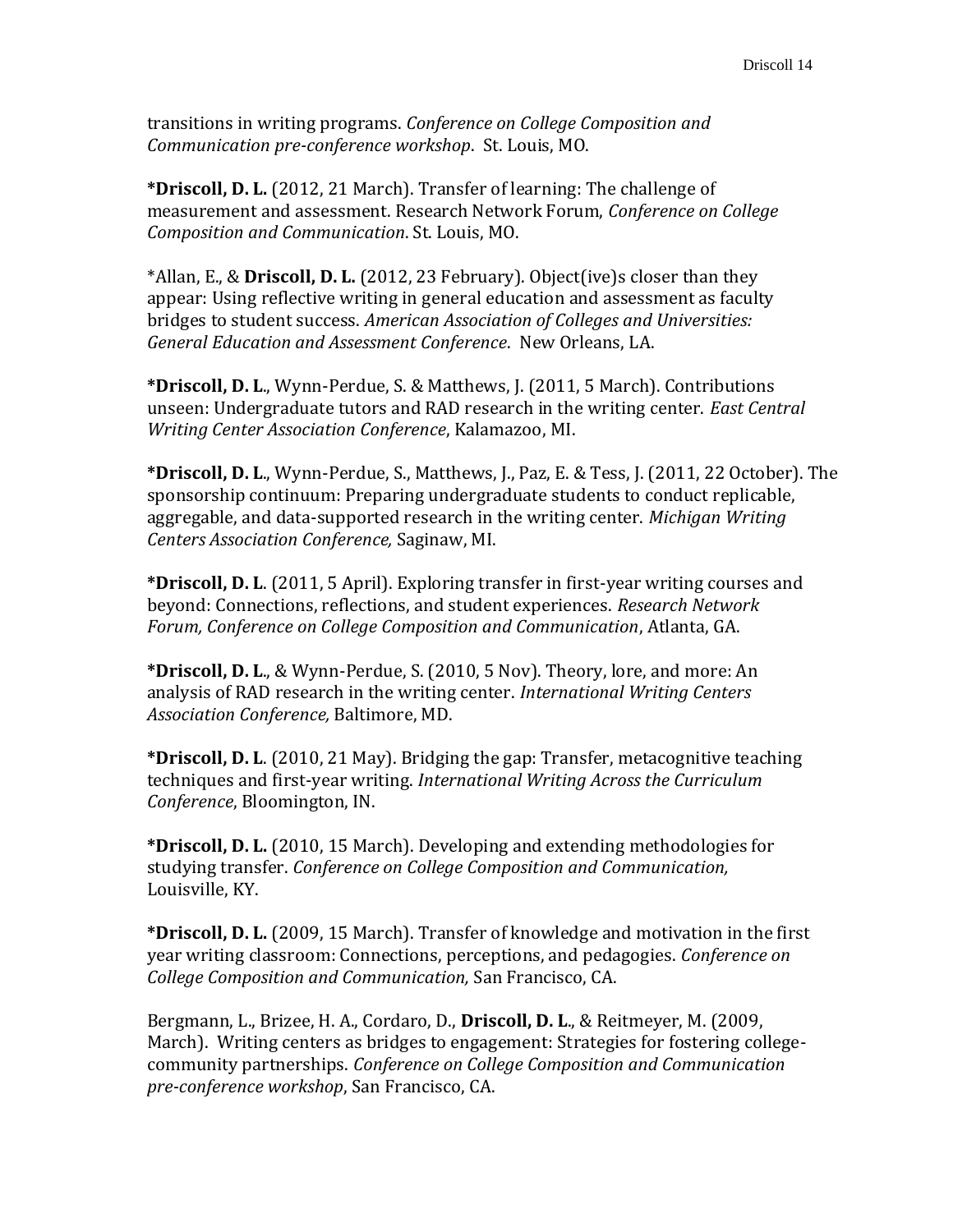**\*Driscoll, D. L.** (2008, May). Student perceptions of the transfer of knowledge about first-year composition. *Writing Across the Curriculum Conference*, Austin, TX.

**\*Driscoll, D. L.** (2008, March). Looking back and looking forward: 12 Years of OWL history. *East Central Writing Center Conference*, Columbus, OH.

**\*Driscoll, D. L.** (2008, March). Student perceptions of transfer of knowledge from first year composition. *Research Network Forum at Conference on College Composition and Communication,* New Orleans, LA.

\*Salvo, M., Brizee, H. A., **Driscoll, D. L**., & Sousa, M. (2008, March). Researching disability: Intersections between technology, usability, and persons with blindness. *Conference on College Composition and Communication*, New Orleans, LA.

\*Brizee, H. A., Conard-Salvo, T., **Driscoll, D. L**., & Sousa, M. (2008, March). Sustaining writing center technologies though user-centered design: Improving websites and OWLs. *Conference on College Composition and Communication preconference workshop*, New Orleans, LA.

**\*Driscoll, D. L.** (2007, October). Survey research in the writing center: A methodological discussion. *International Writing Centers Association*, Houston, TX.

**\*Driscoll, D. L.** (2007, March). OWL usability testing: Methods and issues. *Conference on College Composition and Communication, New York, NY. (Refereed)* 

\*Brizee, H. A. & **Driscoll, D. L.** (2007, March). Purdue OWL remote testing survey. *Conference on College Composition and Communication, Computer Connection,* New York, NY.

**\*Driscoll, D. L.** (2007, May). Purdue OWL usability testing. *Teaching and Learning with Technology Conference*, Lafayette, IN.

**\*Driscoll, D. L.** (2003, March). Why won't the words come out? Linguistic competence vs. performance. *East Central Writing Centers Association,* Marionette, OH.

# FUNDED GRANTS

#### *External Grants*

Conference on College Composition and Communication Research Initiative Grant. "The Box Under the Bed: Ten Years and Beyond." (\$10,000). Submitted September, 2018 with Jennifer Wells, Katherine Rothschild, and Roger Powell.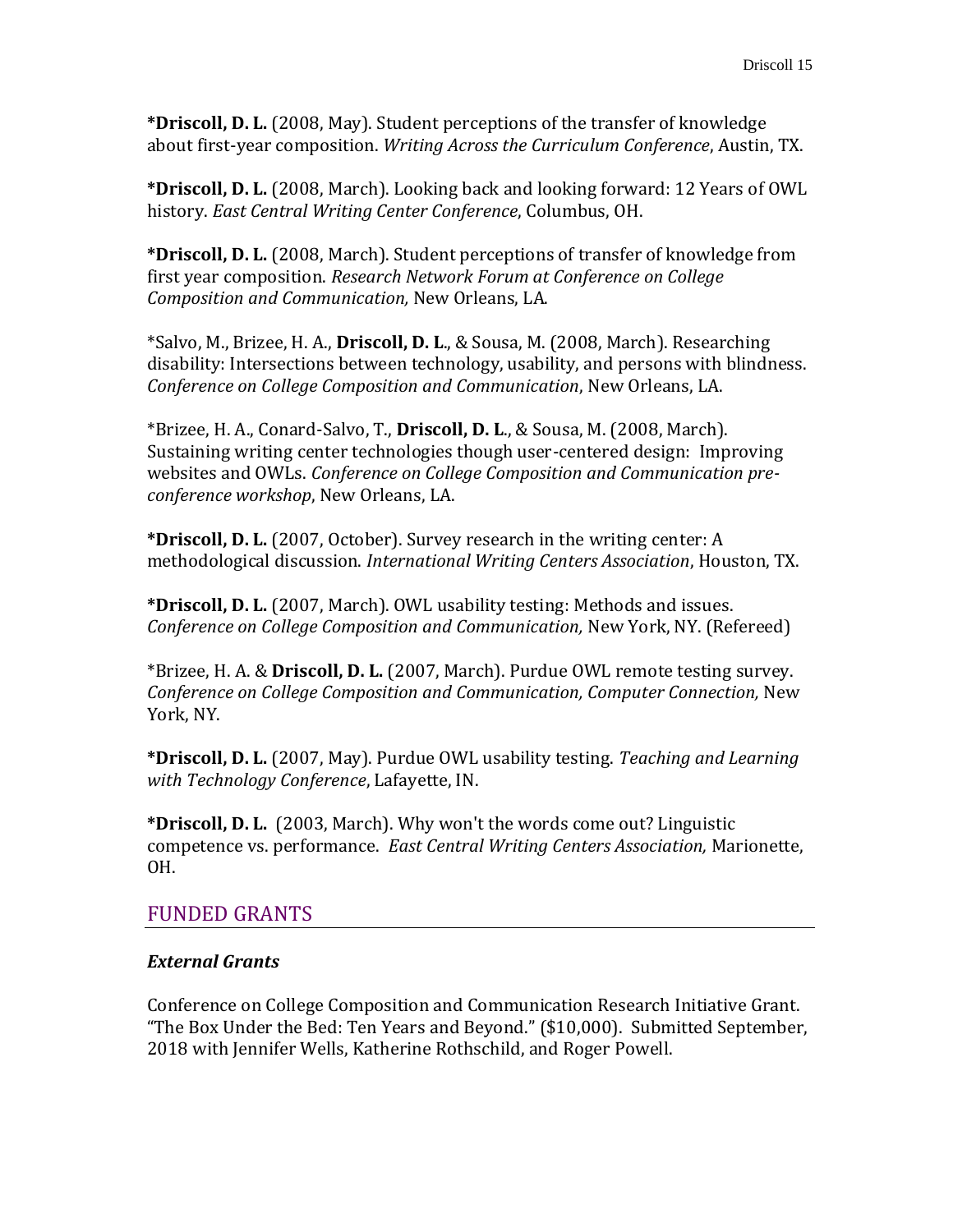International Writing Center Association Research Grant. (\$750). 2014. Centering RAD research: Writing center methods, models, and practices. With Co-PI Sherry Wynn-Perdue.

Spencer Foundation (\$39,995). 2013. The writing transfer project: Enhancing college writers' long-term learning. With Co-PIs Ed Jones, Gwen Gorzelsky, Carol Hayes, and Jennifer Wells.

Conference on College Composition and Communication Research Initiative Award (\$9990). 2012. The Writing Transfer Project: A RAD Approach to Enhancing College Writers' Long-Term Learning. With Co-PIs Ed Jones, Gwen Gorzelsky, Carol Hayes, and Jennifer Wells.

Council for Programs in Technical and Scientific Communication. (\$700)*.* 2012. Adapting knowledge through metacognitive awareness: An empirical study of professional writing courses. With Co-PI Josephine Walwema.

International Writing Center Association Research Grant. (\$700). 2012. RAD research in the writing center: How much, by whom, and with what methods? With Co-PI Sherry Wynn-Perdue.

Elon Research Seminar: Critical Transitions: Writing and the Question of Transfer. 2011. With Jennifer Wells and Edmund Jones.

### *State System Grants*

Building Health, Wellness, and Faculty Resiliency in a time of Challenge and Change PA Faculty Health and Welfare. Healthy Lifestyle Initiative Grant (\$1384).Pennsylvania State System of Higher Education. With Theresa McDevitt, Stephanie Taylor-Davis, Veronica Paz, and Lorraine Guth.

#### *Internal Grants*

Center for Teaching Excellence Teaching Circle Grant. Fall 2018. Open Educational Resources Teaching Circle (\$500).

CHSS Special Project Grant (Internal). (\$1690). Fall 2015. Exploring Transfer of Learning and Writing Development in College and Beyond.

Oakland University Research Committee Faculty Fellowship Award (\$1200). 2014. Centering RAD research: Writing center methods, models, and practices.

Oakland University Office of the Provost High Impact Teaching Grant (\$5000). 2014. Interdisciplinary Approaches to teaching LBS200. With Co-PIs Fay Hansen and Cynthia Silfonis.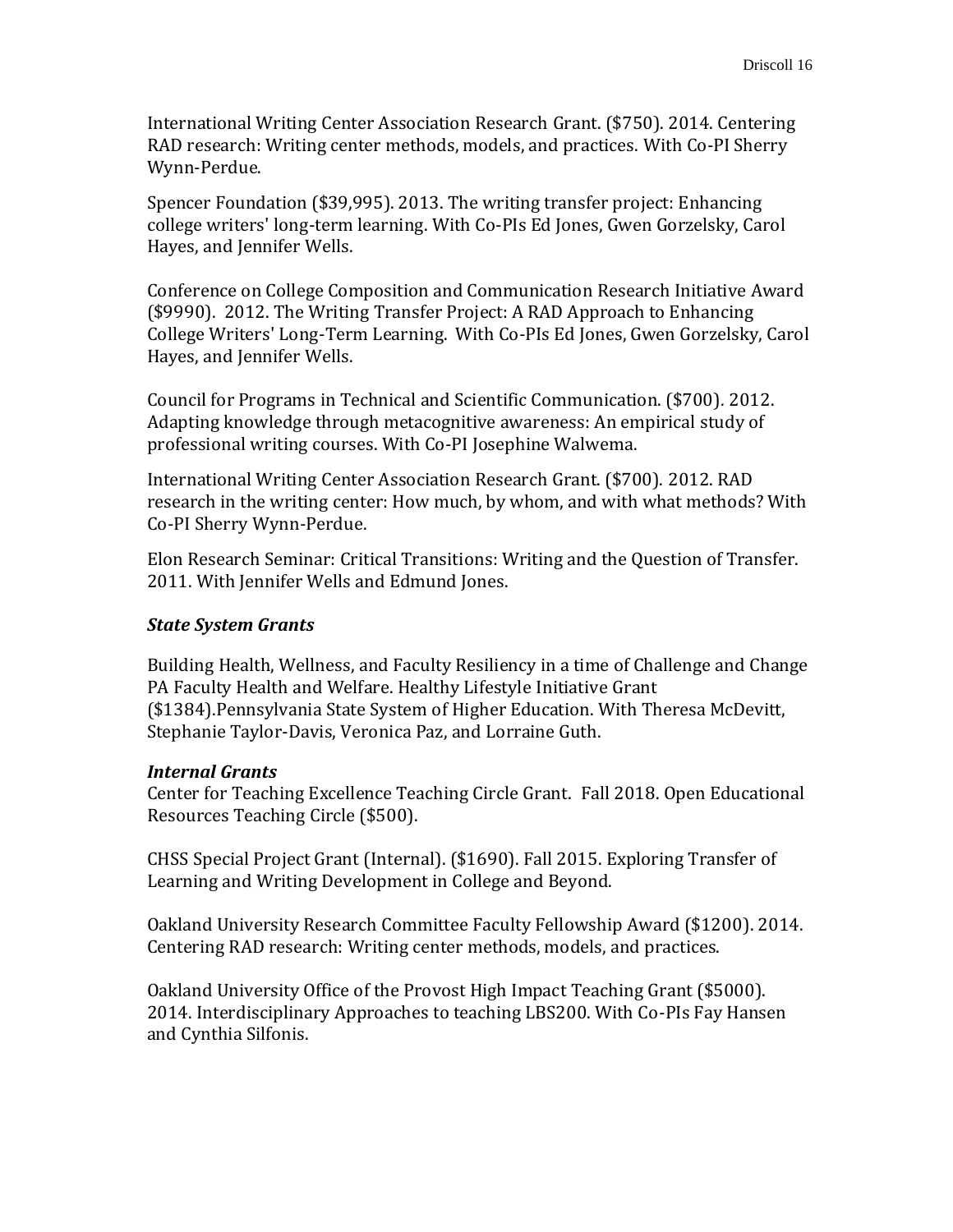Oakland University Research Committee Faculty Fellowship Award (\$10,000). 2012. A mixed-method, multi-institutional analysis of student values and beliefs in transfer of writing knowledge across the disciplines.

Oakland University Senate Teaching and Learning Committee Educational Development Grant. (\$700). 2012. Integrating reflective writing into WRT 150 and WRT 160 Courses.

Oakland University Research Committee Faculty Fellowship Award. (\$9000). 2011. Students with disabilities transitioning from secondary to post-secondary learning environments: The examination of literacy, technology, and the transfer of knowledge.

Oakland University Research Committee Faculty Research Grant. (\$1200). 2010. Exploring transfer in first-year writing courses and beyond.

Purdue Research Foundation Summer Grant. (\$2700). 2008. Pedagogy of transfer: Impact of student and instructor attitudes.

Purdue Research Foundation Grant. (\$1000). 2007. Pedagogy of transfer: Impact of student and instructor attitudes.

# AWARDS

*2020 Indiana University of Pennsylvania University Senate Award for Research*. Prestigious award that is offered to one faculty member per year at Indiana University of Pennsylvania.

*2019 Indiana University of Pennsylvania Center for Teaching Excellence Award,*  Awarded for "Content Pedagogy" for my new course design, ENG 835: Research Design and the Craft of Writing.

*2014 Oakland University Excellence in Teaching Award.* Only one teaching award per year is awarded to Oakland University tenure-line faculty for exemplary teaching.

*2014 Oakland University College of Arts and Sciences Teaching Engagement Award.* Two awards are given out annually by the College of Arts and Sciences for teaching with an emphasis on civic engagement and community service learning.

*2013 Oakland University Scholarship Recognition Award.*

*2012 International Writing Center Association Outstanding Article Award.* With S. Wynn-Perdue.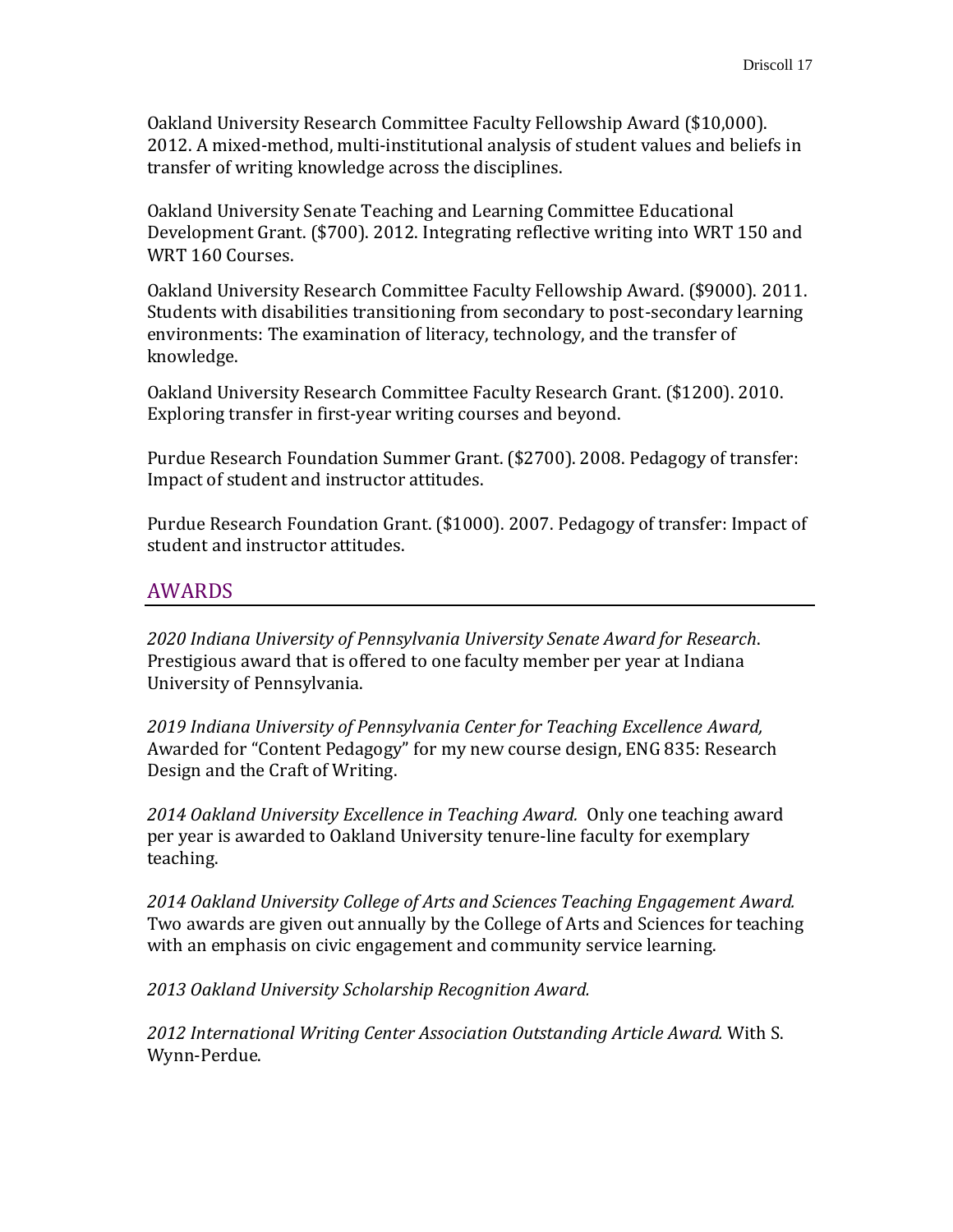*2008 Graduate Writing Award of the Council of Writing Program Administrators.* With H. Bras, C. Elder, M. Schoen, T. Sura, and J. Wells.

*2007 Quintilian Award for Excellence in Teaching, Purdue Introductory Composition* Program

*2007 Quintilian Award for Excellence in Teaching, Purdue Introductory Composition* Program

*2003 Woman of the Year Award,* California University of Pennsylvania

# WRITING CENTER AND WRITING PROGRAM ADMINISTRATION

*Director, Kathleen Jones White Writing Center, Indiana University of PA.* June 2019 – Present.

- Administration of all aspects of the writing center including:
	- o Face-to-face, satellite, and online tutorial services for IUP community
	- o Hiring and tutor recruitment
	- o Tutor education and tutor professional development
	- o Daily operations
	- o Advertising and promotions on campus
	- o Workshops and events
	- o Budgeting, annual reporting, and assessment
	- o Management of a \$250,000 endowment
- Special program development:
	- o Development of Community Writing Center / Service learning initiative that includes workshops and tutoring available through the Indiana PA Free Library
	- o Development of the Business Writing Credential offered through the Jones White Writing Center
	- o Development of Dissertation and Thesis Writing Boot camps (staffing, programming, advertising, schedule) (offered 1/term)
	- o Development of workshop series for graduate writers including writing literature reviews, time management for dissertation writing, writing for publication, and grant writing (rotating workshops offered each term, 15 new workshops developed)
	- o Development of 8 and 12 week graduate writing groups for dissertation and thesis writers (offered each term)
	- o Collegiate Reading and Learning Association (CRLA) tutor certification program acceptance (Level 1 and 2)
	- o Development of multi-phase assessment and annual reporting strategies
	- o Transition from walk-in service to robust schedule system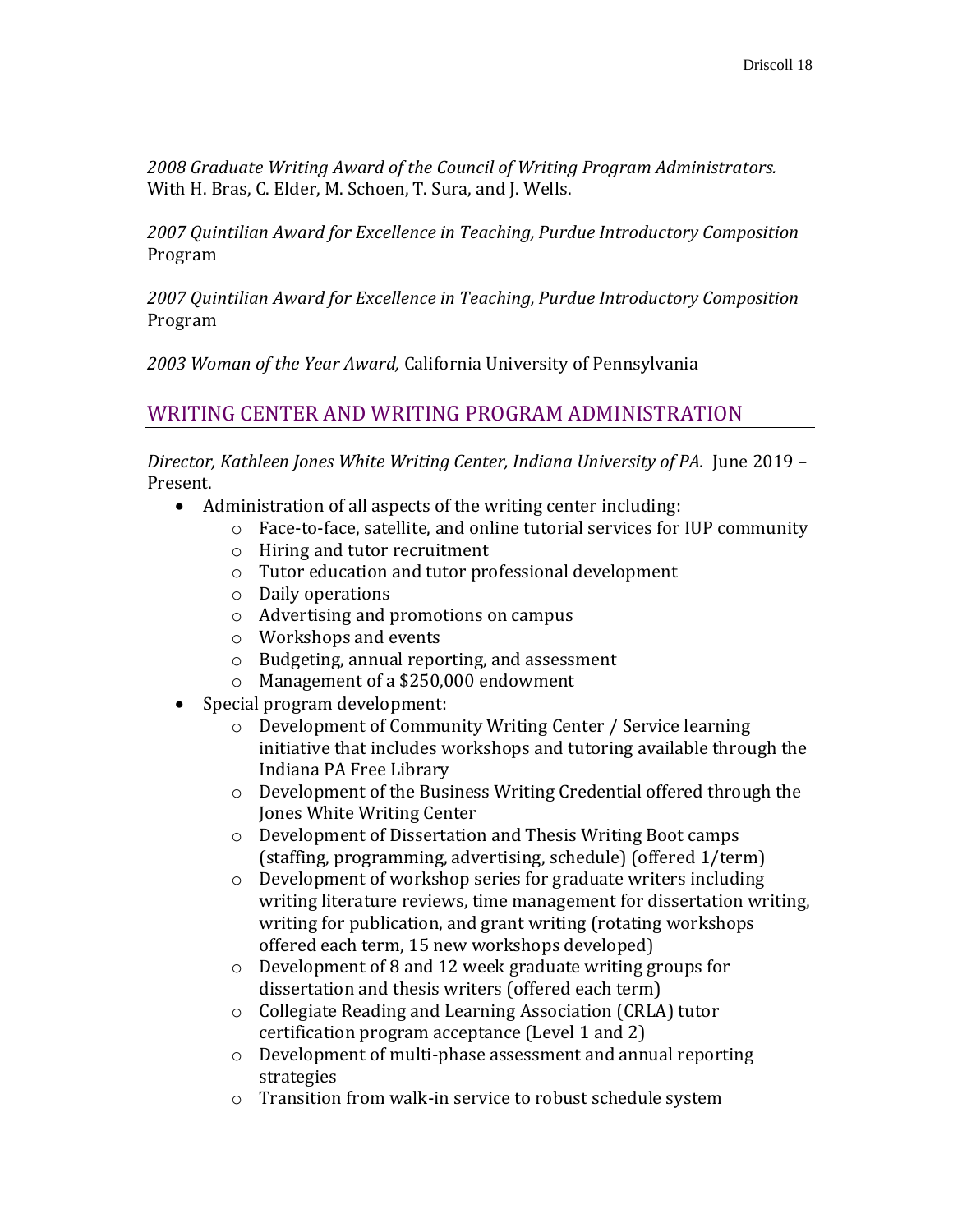o Planning for campus-based initiatives such as our National Day on Writing event and Research Party event

*Director, Kathleen Jones White Writing Center, Indiana University of PA.* Summer II Session, 2016 & 2018.

Oversight of face-to-face and online tutorial services, daily operations, and writing center special projects.

#### *Job Placement Coordinator, Composition and TESOL, Indiana University of PA* May 2016 - Present*.*

Developed and offered year-long workshop program for graduate student professional development, mock interviews, and resource library (15-20 workshops a year). Offered one-on-one consultations and job search support for job seekers and current students.

# *Mentoring Coordinator, Composition and TESOL Program*

Fall 2015- Present.

Oversight of the teacher development and mentoring of doctoral students hired as Teaching Associates and Part-Time Temporary Faculty teaching Liberal Studies English. Developed regular meetings and workshops on composition pedagogy; offered individualized teaching support; offered faculty mentor support; scheduling; evaluation and yearly review; programmatic assessment; annual reporting.

### *Director, Embedded Writing Specialist Program, Oakland University,*  Summer 2012-Summer 2015.

Hired, trained, and placed writing center tutors into developmental writing courses. Developed and offered professional development and on-going training, scheduling, faculty outreach and professional development, program assessment, program reporting, materials development.

### *Faculty Fellow, Center for Excellence in Teaching and Learning, Oakland University* Fall 2013-Spring 2014

Offered support, workshops, and consultations for faculty in various topics in teaching and learning including writing for publication, writing across the curriculum, and teaching and learning research. Visioning and 5-year planning for CETL, assessment, offered the 2014 Teaching and Learning Conference, and led year-long faculty institute on the Scholarship of Teaching and Learning.

### *Chair and Co-Chair, WRT Assessment Committee, Oakland University* Fall 2009 –Spring 2015.

Led assessment committee in designing and conducting program-based assessments of general education writing courses (Basic Writing, Composition I, and Composition II) and the major in Writing and Rhetoric.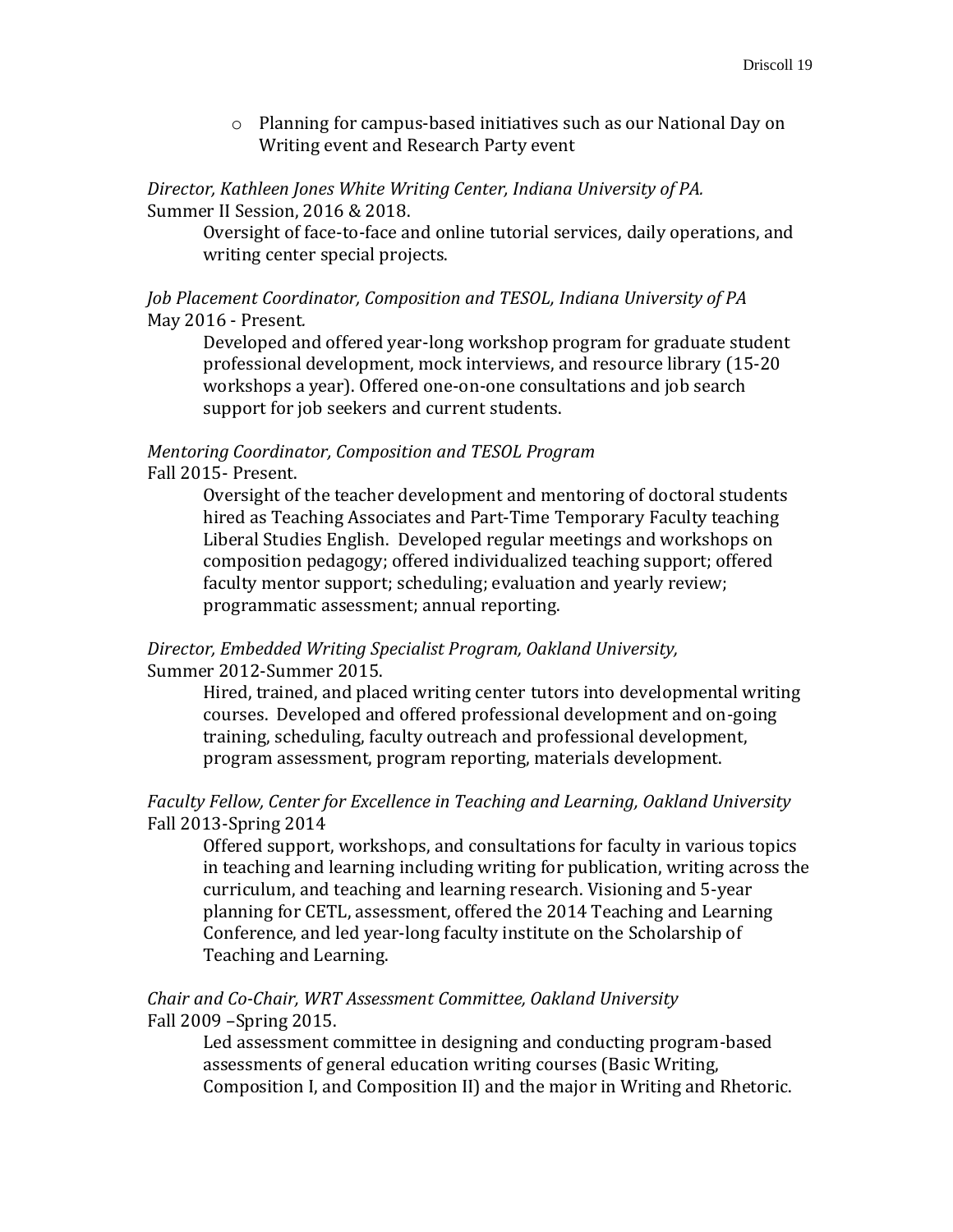Engaged in Assessment design and methods, training raters, scheduling, preparing files, quantitative data analysis (descriptive and inferential), reporting results, and spearheading changes based on assessment results. Developed recruitment strategies based on assessment.

#### *Technical Coordinator, Purdue OWL*,

*Summer 2007 – Summer 2008.* 

Responsible for all technical aspects of the Purdue OWL including web design, server maintenance, troubleshooting, addressing user issues, annual reporting, grant writing, research, and usability testing.

#### *Coordinator, Purdue OWL*

*Summer 2006 – Summer 2007* 

Responsible for content management for Purdue OWL. Managing content developers, revising website, to revise outdated materials, transferring content to new site, developing new content, addressing user needs/concerns, planned and piloted an online tutoring system (VCAP).

#### TEACHING

#### **Graduate Courses**

*ENG 867: Writing for Publication\** (1 section, IUP)

Prepares graduate students for writing for publication in academic, peer reviewed journals. This course explores the publication process from three perspectives: that of the writer, that of the writing, and that of audiences who engage with the writing. This will include an exploration of students' writing processes, establishing a writing practice, time management, genre conventions, building arguments, working with theory and data, and how the professional publication process works.

\*New course design for the Composition and TESOL Doctoral Program

*ENG 835: Research Design and the Craft of Writing* (12 sections, IUP)\* *\*\** Advanced seminar in professional academic writing and research design. Students explore topics suitable for dissertation research, complete a dissertation proposal, and understand the opportunities, constraints, and contexts of professional academic writing.

\*New course design for the Composition and TESOL Doctoral program. \*\* I won a Center of Excellence teaching award in 2019 for this course

*ENG 867: Research in Writing Programs and Writing Centers* (3 Sections, IUP). Examines the history, theory, and everyday practices that surround writing centers and writing programs, including advances in writing across the curriculum and writing in the disciplines.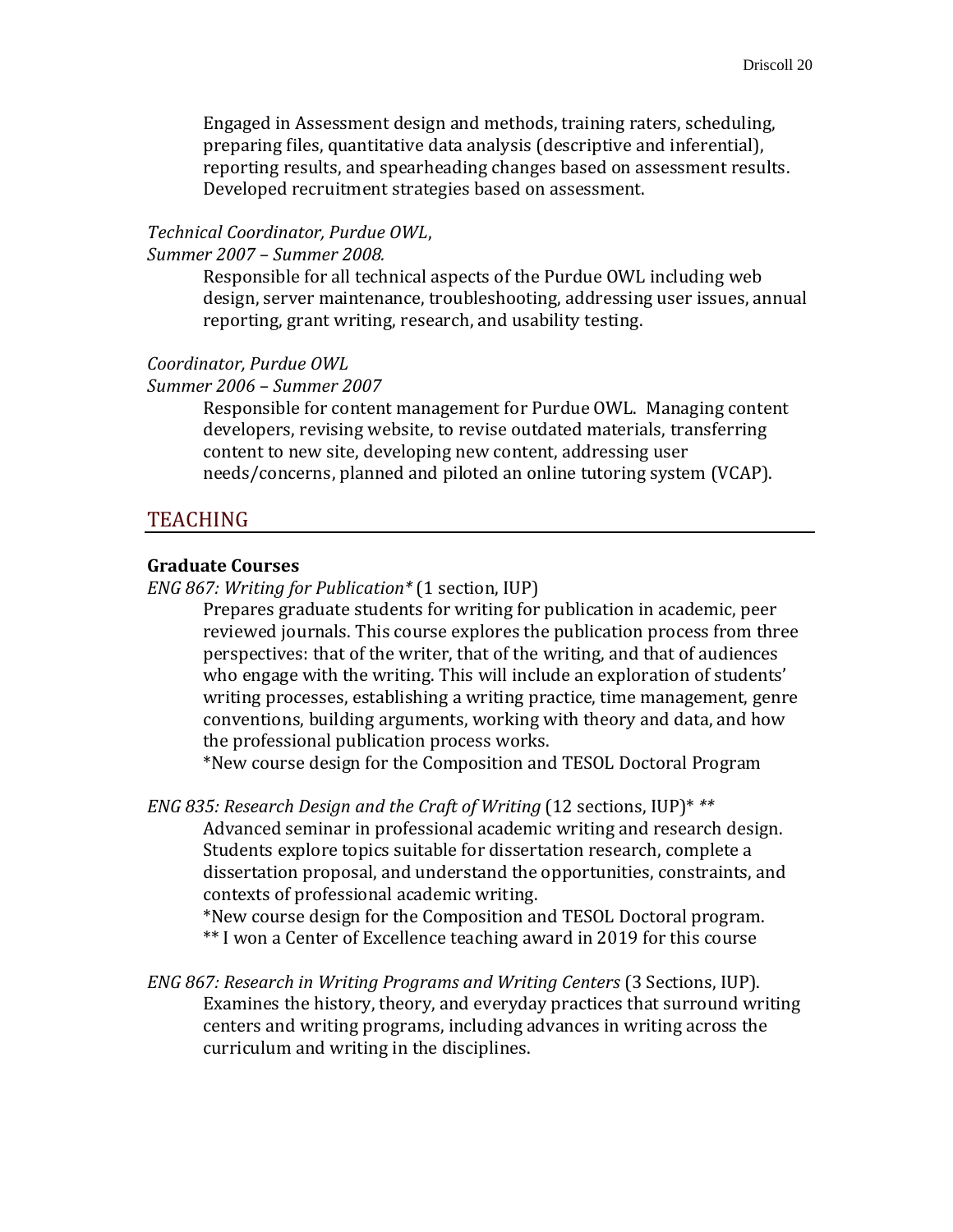*ENG 830: Teaching Writing* (3 sections, IUP).

Studies characteristics of the writing process and of the basic writer, methods for the evaluation of writing, and approaches to the teaching of writing.

*ENG 820: Quantitative Research* (2 sections, IUP).

Presents students with the conceptual aspects of designing, constructing, and analyzing quantitative research in Composition and Applied Linguistics. Also provides students with practical experience designing a quantitative study, constructing appropriate research instruments, acquiring IRB approval, collecting data, analyzing data, and reporting results. \*This course conducted the MA-TESOL program assessment for 2017-2019.

*ENG 649: Intro. to Research for Applied Linguistics and TESOL* (3 sections, IUP). Explores the basic concepts and methods of conducting and reading research in applied linguistics and TESOL. Focuses on cultivating academic writing ability.

*ENGL 515: Mentor Group for New Teachers* (2 semesters, 8 sections per term, Purdue).

Served as a technology mentor for two semesters for eight sections of teachers in the Introductory Composition Program at Purdue.

### **Undergraduate Courses**

*WRT 360: Global Rhetorics* (3 sections, Oakland)\*.

Interdisciplinary course tracing the contemporary and historical uses of rhetoric and written communication in non-Western cultures. \*New Course design for the Writing and Rhetoric Major at Oakland.

*WRT 370: Special Topics: Grant writing* (1 section, Oakland)\* Service learning course where students learn grant writing through pairing with a community partner to write a full grant including an application narrative, budget, and supporting documents. \*New Course design for the Writing and Rhetoric Major at Oakland.

*WRT 370: Special Topics: Research Methods in Writing and Rhetoric (Oakland, 1* section)

Read, evaluate, and conduct empirical research studies in writing and rhetoric. Design original projects, collect data, and write for publication. \*New Course design for the Writing and Rhetoric Major at Oakland.

*SUS 201: Introduction to Sustainability Studies*. (1 section, IUP).

Introduces students to a range of interdisciplinary issues within sustainability studies including energy, land use, transportation, waste, and environment. Students work on a service learning project that benefits the community.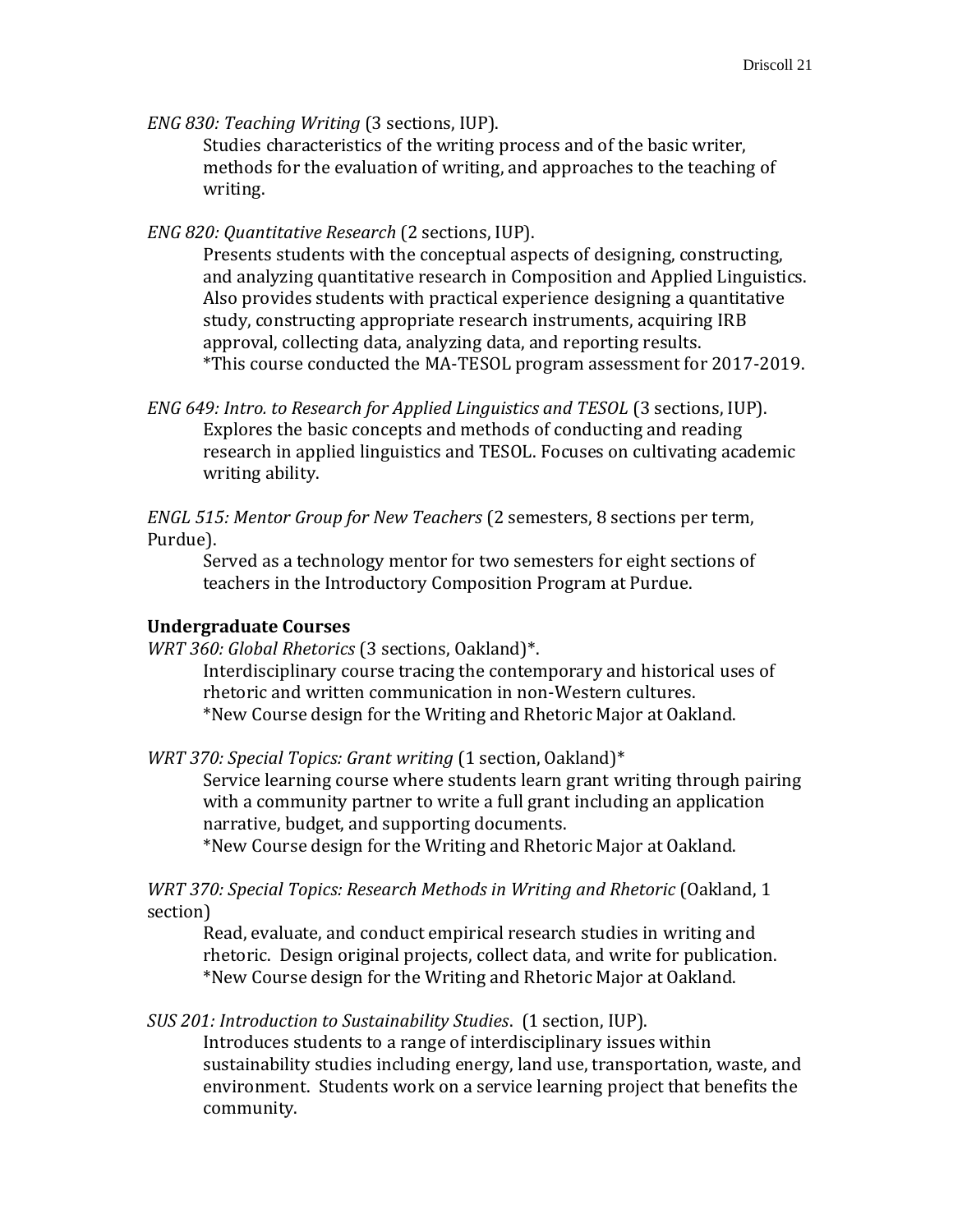*LBS200: Interdisciplinary Approaches to Research Methods in Liberal Studies* (2 sections, Oakland).

Prepares students for interdisciplinary study through drawing upon methods of inquiry within the humanities, natural sciences, social sciences, and fine arts. Course theme: Globalization and Sustainability (2012); Feeding the world (2014).

\*New Course design for the Bachelor of Liberal Studies Major at Oakland

*WRT320: Peer Tutoring in Composition (*16 sections, Oakland)\*,\*\*.

Provides students with a strong foundation in peer tutoring strategies, theories, pedagogies, and an introduction to writing center work. \*Five sections (Fall 2013, Winter 2014, Summer 2014, Fall 2014, and Winter 2015) taught on-location at the Baldwin Center in Pontiac, Michigan; service learning for minority and low-income children.

\*\*I won a College of Arts and Sciences community service award for this course

- *WRT394: Literacy, Technology, Civic Engagement* (1 section, Oakland). Explores and application of technology in the discipline of Writing and Rhetoric.
- *WRT 497 Apprentice College Teaching* (6 sections, Oakland). Allows advanced undergraduate students to serve as a teaching assistant for a writing course. Course design, assignment design, and composition pedagogy.

*LIN 344: Language Acquisition and Literacy Development and Language Acquisition*  (1 section, SUNY Stony Brook).

Examines language acquisition, written and spoken language development, reading development, and literacy instruction for content-area courses.

### *First Year Composition Courses*

*ENG 100: Basic Writing* (IUP).

Developmental writing course emphasizing learner development, writing process, and learning transfer.

*WRT 160: Composition II* (Oakland).

Emphasizes research and rhetorical techniques, effective documentation strategies, genre awareness, and writing process.

*WRT 150: Connections Section: Social Sciences* (Oakland). Emphasizing research writing and rhetorical techniques for Social Science majors.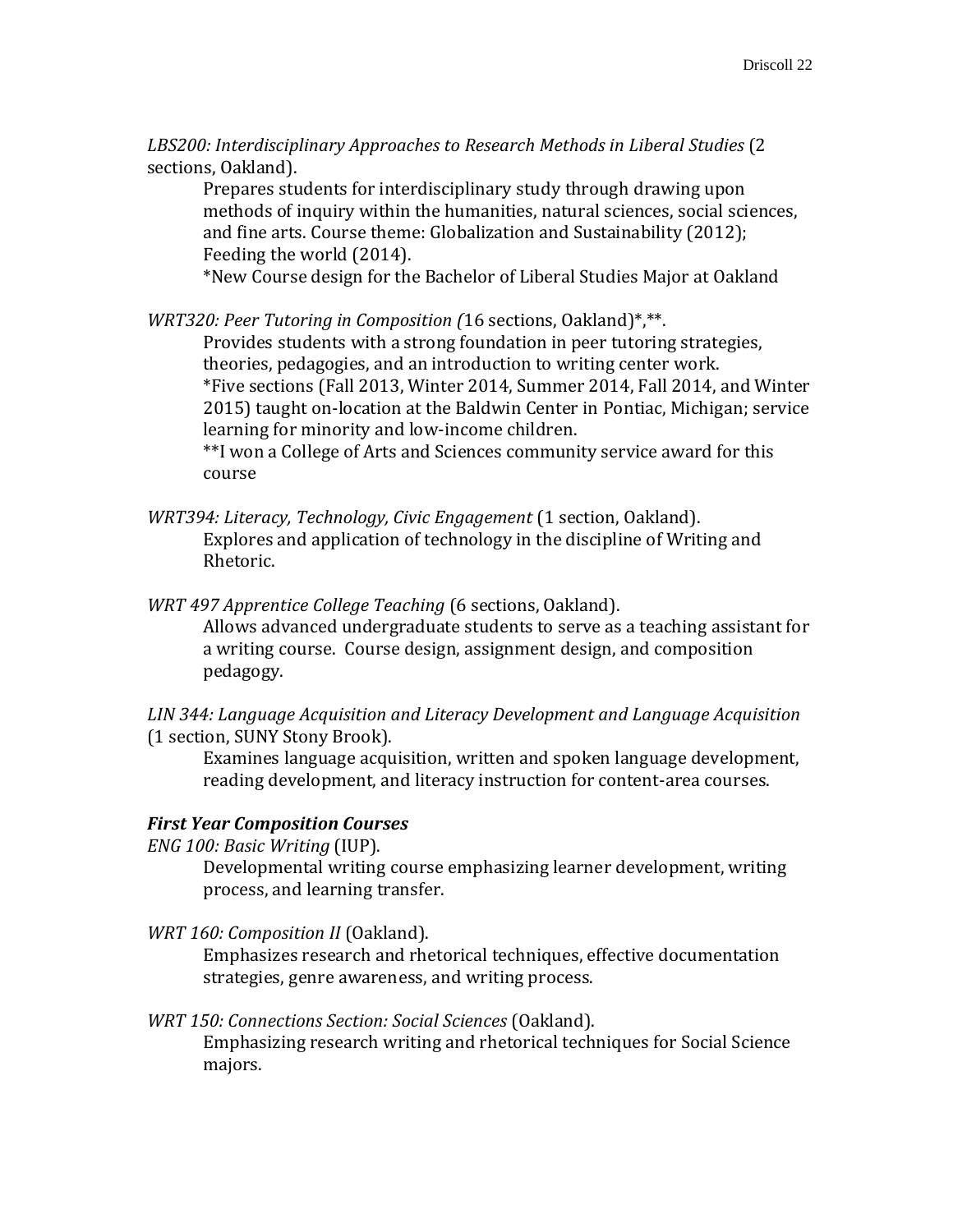*ENGL 106-L: Learning Community for Computer Graphics Technology (CGT) students (Purdue).* 

Course was part of Purdue's Learning Community program and was linked with a web design course for first-year CGT students.

- *ENGL 108: Accelerated First-Year Composition (Purdue).* Emphasized students' explorations and understanding of writing in their majors/chosen professions and rhetorical awareness.
- *ENGL 106: First-Year Composition (Purdue).* Prepared students for writing in diverse academic and professional situations.
- *WRT101: Introductory Writing Workshop (SUNY Stony Brook).* Developed and piloted a discourse-community and rhetoric-based curriculum that appeared in *College Writing and Beyond* (Beaufort, 2007).

## **Miscellaneous Courses**

*Instructor in Writing, C/Step Program* (*SUNY Stony Brook*)*.* Program for minority and low-income high school students where students were taught academic and professional writing.

# **Invited Guest Lectures**

2017 - *Miami of Ohio University: ENG 710:* Threshold Concepts & Knowledge Transfer Across Disciplines and Contexts. Instructor: Dr. Elizabeth Wardle. Discussion on Transfer of Learning and Metacognition.

2016 - *George Mason University: ENGH 822: Service, Activism, and Propaganda* taught by Dr. Michelle La France. Discussion on the APSCUF Strike and service learning.

# MENTORING AND ADVISING

## **Dissertation Committee Chair, Composition and TESOL Doctoral Program, IUP**

*Completed Dissertation Chairships*

- 2018 2021: Kyle Boswell, "Crying in the teacher's lounge: The unseen labor of secondary writing center directors."
- 2018 2021: Jing Zhang, "Writing Center tutoring in China: What do Students Need?
- 2016 2021: Jennifer Haigh, "A fish out of water: Cultivating a sense of belonging for first generation college students in the writing center
- 2017 2021: Nouf Alshreif, "Thinking about thinking: How multilingual writers' metacognition facilitates knowledge transfer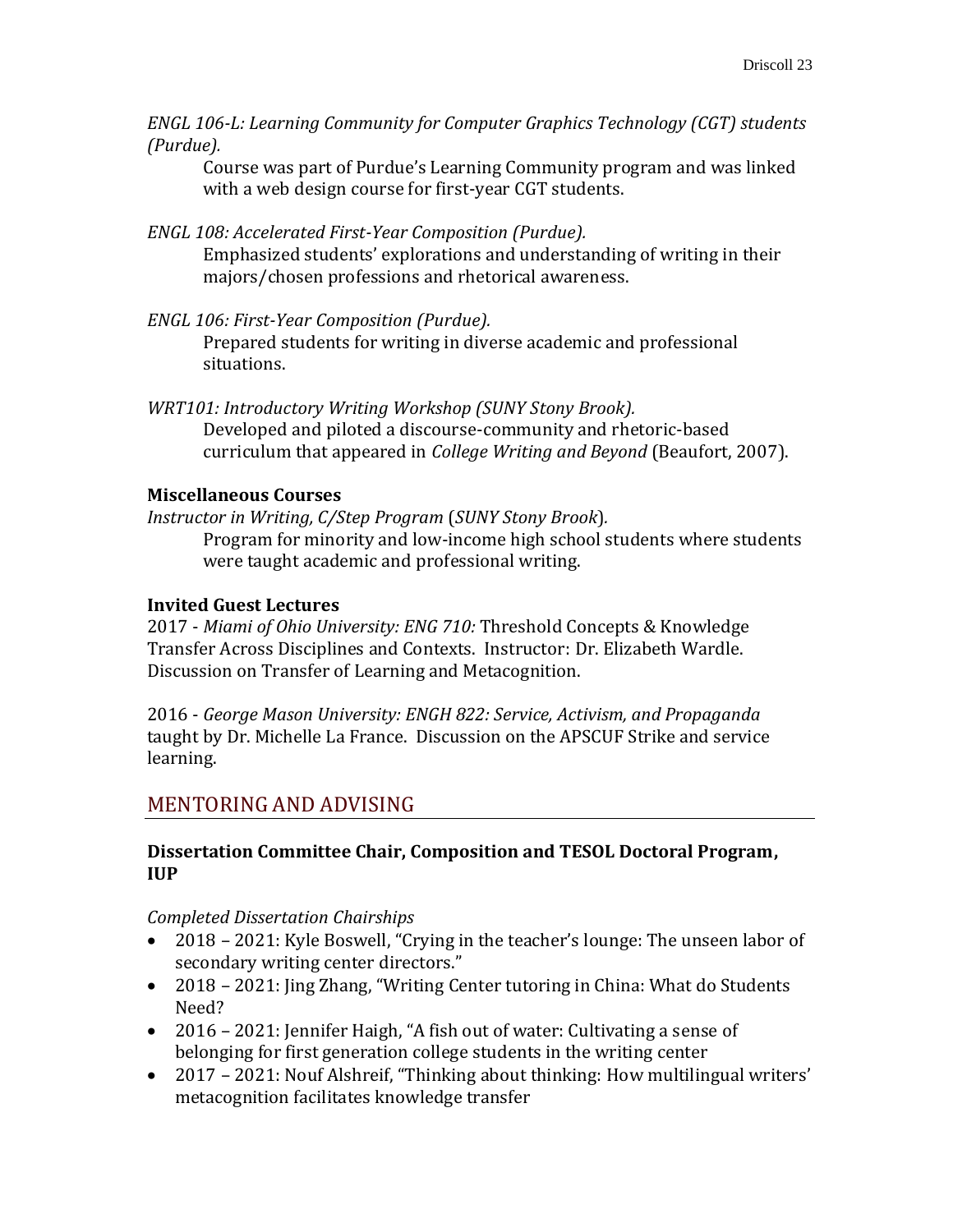- 2017 2021: Daewoo Jin, "Exploring students' epistemology: Towards an epistemological inquiry in the first year writing classroom"
- 2018- 2020: Krista Sarraf, "Modeling creativity in workplace writing: A study of fundraising professionals' rhetorically situated creativity."
- 2018-2020: Kath Rothschild, "I was a writer, even if teachers brought me down: The impact of WID-oriented curriculum on students' writerly identity development"
- 2016 2019: Kelsey Hixson-Bowles, "Laying the groundwork for transfer: A case study exploring strengths-based pedagogy as a way to foster generative dispositions in FYC"
- 2016 2019: Jonathan O'Brien, "Constructs of stylistic production and reception: Vetting and extending the sociocultural theory of style"
- 2016 2019: Hind Alazhrani –"Investigating self-regulated learning behaviors that Saudi female language learners hold and its relationship to their literacy learning"
- 2015 2018: Nadia Zamin, "Mindful writers, sustaining writing practices: Implementing mindfulness intervention to support the writing practices of advanced academic writers engaged in high stakes writing projects"
- 2016 2018: Roger Powell, "Mindsets and responding to student writing: Using a case study approach to understand how FYC students interpret, use, learn, and develop from teacher commentary
- 2016 2018: Debbie Brown, "Instructor-student conferencing as pedagogy: Measuring ISC's impact on student writing, self-efficacy, and revision"
- 2016 2018: Abdullah Darwish, "Exploring academic and disciplinary literacy socialization and enactment of international undergraduate students"

# *In Progress Dissertation Chairships*

- 2017 Present: Wenqi Cui, "Transfer across media: exploring the impact of digital literacy on transferring from print-based writing to digital-mediated writing in the first-year writing class"
- 2017 Present: Riza Elfana, "Exploring Multiliteracy Writing Centers"
- 2018 Present: Hind Alsheri, "Developing Writing Centers in the Middle East"
- 2020 Present: Jimalee Sorrell, "Exploring teacher responses to large class sizes: A Quantitative Approach"
- 2020 Present: Brianna Doyle, "Supporting Students with Disabilities in Composition Studies"
- 2021 Present: Islam Medhat, "Expert Writing Processes for STEM professional writers"
- 2021 Omar Yacoub, "Transfer of Learning in STEM Writers."

# **Dissertation Committee Readerships, Composition and TESOL Program**

# *Completed Readerships*

• 2016 – 2018 – Emily Simnitt, "Novice academic authorship in the multilingual digital age."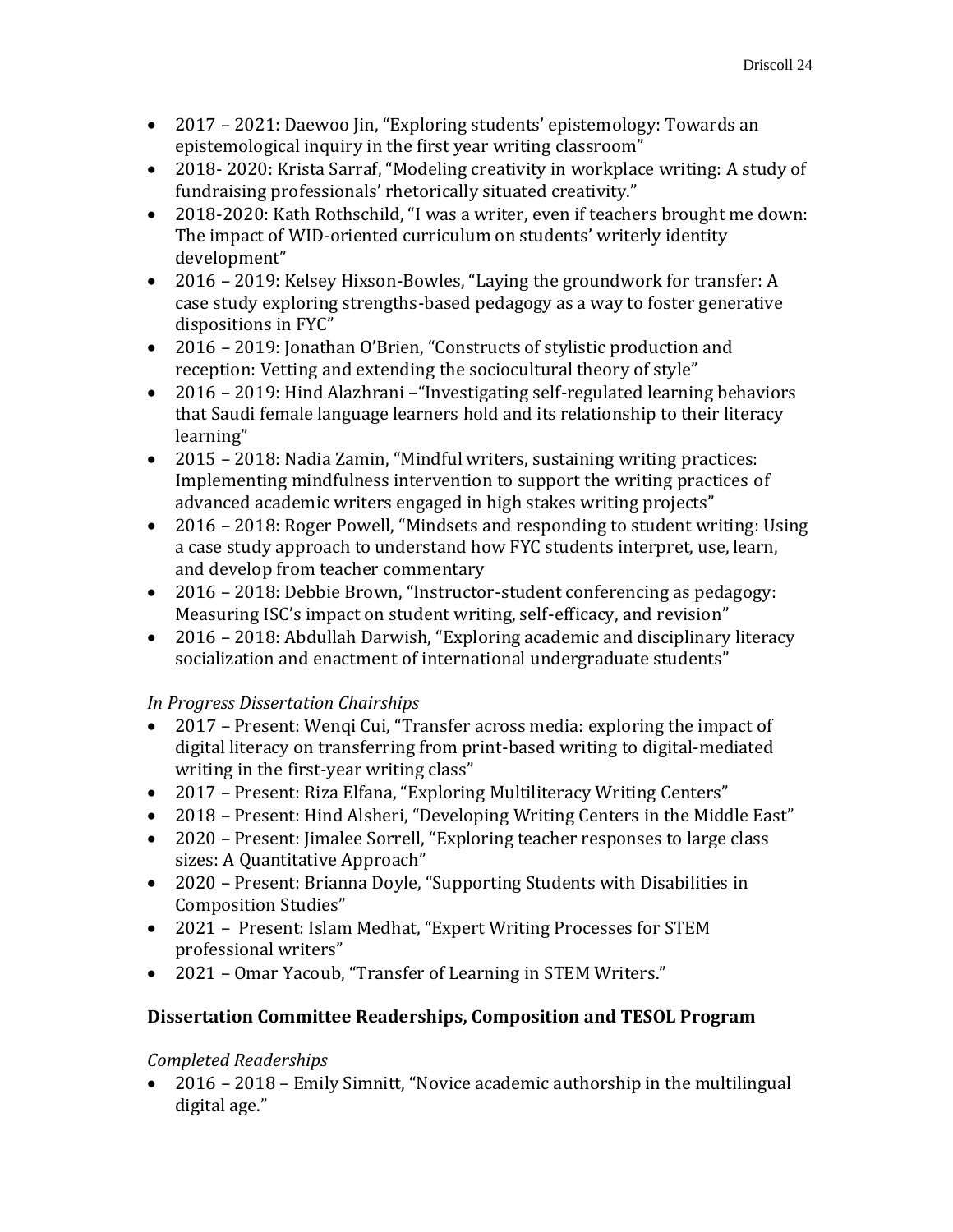- 2016 2018 Alaa Alhamdam, "Multilingual codeswitching between Arabic and English structural patterns, conversation strategies, identity exhibitions, and educational applications"
- 2016 2018 Haytham Bakri, "The effect of dynamic written corrective feedback on Saudi EFL Students' writing accuracy: A four week study"
- 2016 2018 Catherine Kelly, "Portrayals of Multilingual Speakers of English in 6 years of *USA Today*"
- 2016 2017 Justin Nicholes, "Exploring how chemistry and English majors" understand and construct disciplinary identities in relation to life, departmental, and writing experiences: Implications for WAC and retention
- 2015-2017 Laura Schubert, "Exploring the connections between students' mindsets and their writing: An intervention study with a course-embedded writing tutor"
- 2016 2018– William Donohue, "Student assessment of a composition program: A descriptive study of program outcomes from the student perspective"
- 2015 2017– Emmett Ryan, "Fast food and slow composition: Teaching food studies in the college writing classroom"
- 2017 2019– Bita Bookman, "Transnational Teacher-Scholars: Voices and Practices"
- 2017- 2019– Sukanto Roy, "Exploring multilingual writers' preference between audio and written feedback and the impact of feedback format on their revision process in first year composition"
- 2016-2019 Marissa McKinley, "Constructing, reading, and responding to the Polycystic Ovarian Syndrome (PCOS) body"
- 2015 –2019– Tong Zhang, "Multilingual Writers' self-efficacy and identity in a college composition class"
- 2017 2020 Abagail Michelini, "Placing an ear on the heartbeat of America: Rhetorical listening as a strategy for effective communication in political spheres"
- 2016 2020 Anthony Schiera, "Writing Center Tutors or English Language Tutors: How Middle East Writing Center Tutor Training Documents Position Tutors and How Tutors Positions Themselves"
- 2016 2021– Lori Woods: "Alive inside: Transformation, capital, and zombies in the composition classroom"
- 2015 2020– Leigh Ann Dunning, "Peer tutors as writing center researchers: Case studies of tutors learning and employing interviewing skills"
- 2018 2021– Nawal Alhodithi, "English Department Faculty Experiences with Undergraduate Research"
- 2017 2021 Jun Akiyoshi, "How do Writing Teachers from Diverse Backgrounds Construct, Negotiate, and Perform their Writing Teacher Identity in the US College Composition Courses?"

# **Completed Dissertation Outside Readerships**

• 2015 – 2016 – Amy Ann Metcalf, (Rhetoric and Composition, Wayne State U.)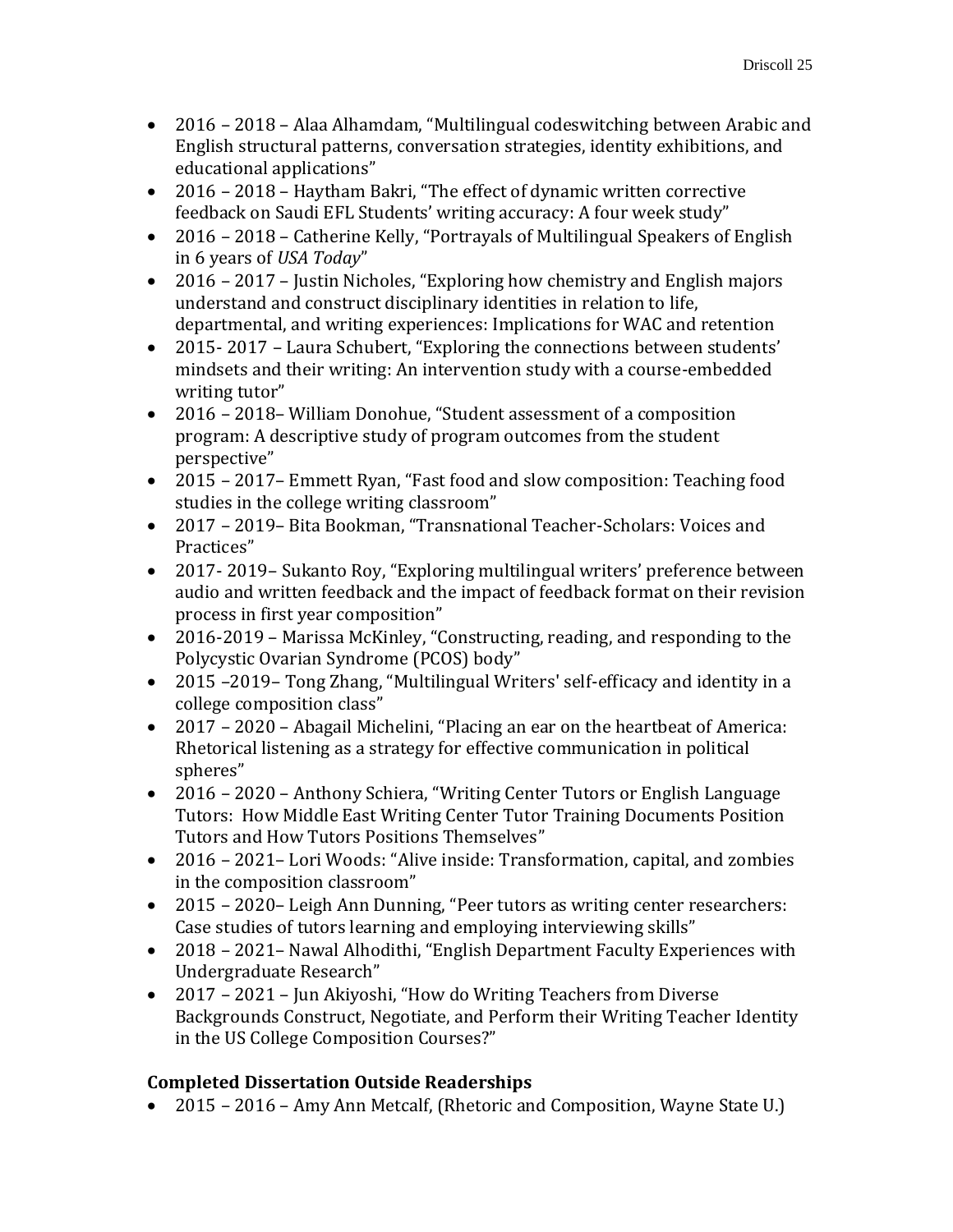- 2012– 2015– Adrienne Jankens (Rhetoric and Composition, Wayne State U.)
- 2011–2013 Julie Schrauben (Reading and Language Arts, Oakland University)
- 2012 2012 Carmilla Gillette (Reading and Language Arts, Oakland University)

# **MA in Teaching English as a Second Language Chairships and Readerships, IUP**

# *Completed Chairships*

- 2018 2020, Sayed Ali Reza Ahmadi, "Fostering Metacogntiion in Saudi EFL Courses"
- 2017-2018 Stephanie Hilliard, "Encouraging writing transfer through writing prompts"

# *Completed Readerships*

• 2017 – 2018 – Vindi Kaladana, "Composing Pantun in English Indonesian EFL students' perceptions and desire to write poetry in the ELF classroom"

# **Other Mentoring**

- 2020 Jing Zhang, IWCA Dissertation Research Grant (\$1500)
- 2019 Nouf Alsherif, CCCC Scholars for the Dream Award (\$1000)
- 2018 Lara Hauer, IWCA Research Grant (\$1500) for Dissertation Project
- 2016-2017 Justin Nicoles, WPA-GO Committee (National Service)
- 2016 Kelsey Hixson-Bowles, IWAC Registration Scholarship (\$200)
- 2015 Roger Powell, IWCA Future Leaders Scholarship (\$250)
- 2012 2015 Robert Mey, "Results from the Writing Transfer Project: Correlations between Writing Knowledge and Written Essay performance." (Presented at CCCC 2013; CCCC 2015). (OU Travel Grant; OU Research Grant, \$465)
- 2012 2013 Ashley Cerku, "The Art of Letter Writing: How Letter Writing Manuals have Evolved and Preserved Rhetorical Strategies Throughout the Centuries." Honors Thesis Chair.
- 2010 2012 Jessica Tess, Writing and Rhetoric , "Attitudes and Beliefs" concerning Japanese Writing in the Writing Center and Beyond." Honors Thesis Chair.
- 2010 2012 Enrique Paz, Writing and Rhetoric "Assessing the Cite-Rite" plagiarism program in the Writing Center." Honors Thesis Chair.
- 2011 2012 Kaitlyn Springer, Elementary Education, "Exploring the IPad in the Elementary School Classroom." Honors Thesis Chair.
- 2011 2012– Emily Day-Cervenak, "Overcoming Fundraising Challenges: A Community Resource for Small Nonprofit Organizations" (Oakland University Provost's Research Grant, \$1500)
- 2010 2012– Jessica Tess, "Attitudes on Writing in a Native Language: An Examination of Japanese College Students." (Oakland University Provost's Research Grant \$1500; Honors College Grant \$1500, Presentation at CCCC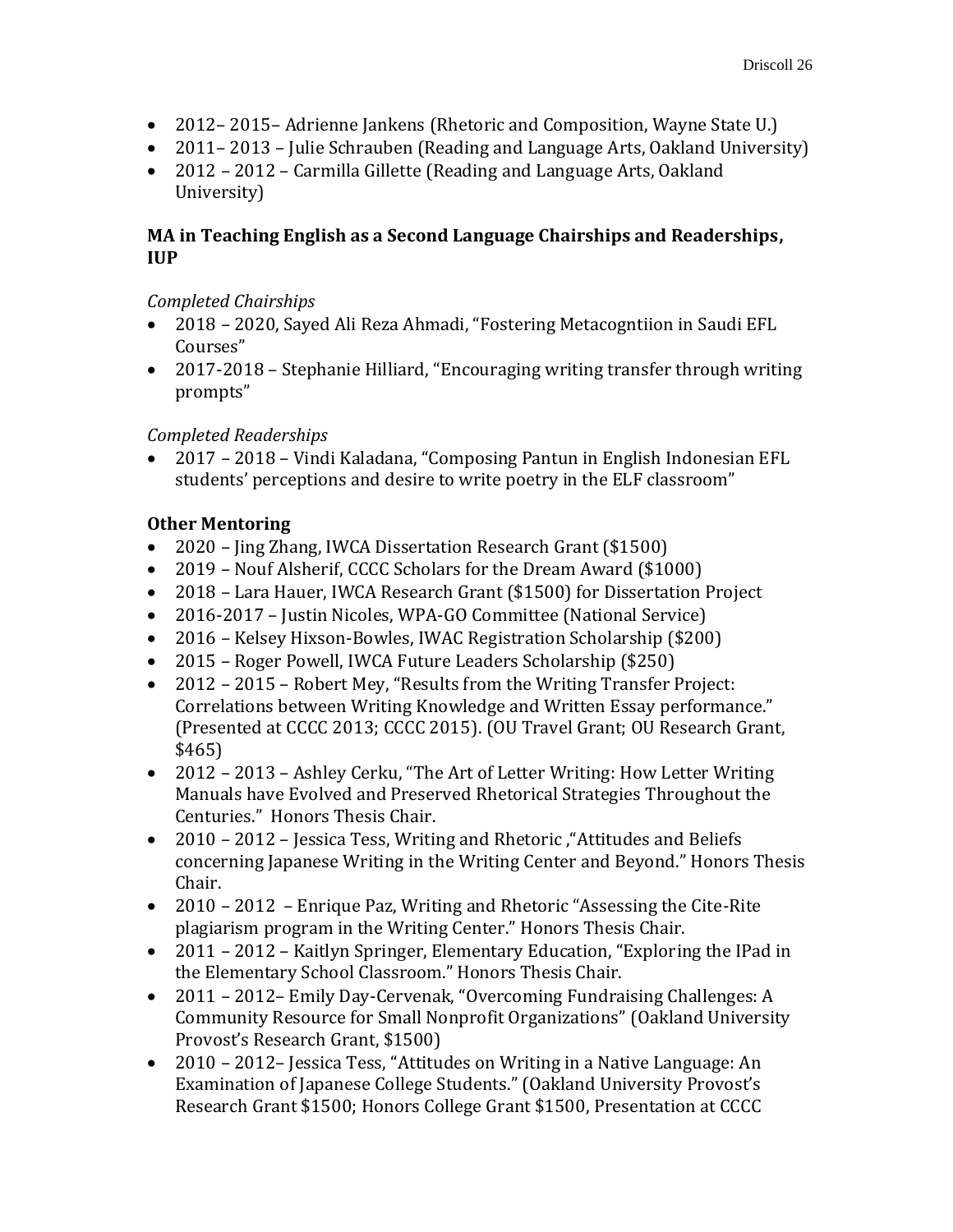2012)

- 2010 2012- Paz, Enrique. "Japanese Writers in Japan." Project has been awarded \$1500 in Oakland University and Honors College Grants. (Presentation at CCCC 2012)
- 2010 2012- Hyrns, Samantha. "Studies on the Rhetoric of Islam in America: Opinions and Perspectives on Media." \$1500 in Provosts' Research Grant. (Presentation at CCCC 2012)
- 2010-2012, Faculty Mentor, Meeting of the Minds Undergraduate Research Conference at Oakland University

# **Liberal Studies English Graduate Student Teacher Mentoring**

One-on-one mentoring of new teachers of writing. Mentoring includes observations, feedback on course design and lesson planning, and support for classroom issues.

- Fall 2015: Nadia Zamin (ENG 202)
- Spring 2016: Leonora Anyango-Kivuva (ENG 202, Multilingual Writer Section); Nadia Zamin (ENG 101, Branch Campus)
- Fall 2016: Abdullah Darwish (ENG 101)
- Spring 2017: Abdullah Darwish (ENG 101),
- Fall 2017: Sukanto Roy (ENG 101), Daewoo Jin (ENG 101)
- Spring 2018: Justin Nicholes (ENG 202)
- Fall 2018: Rajwan Alsheefy (ENG 101); Yi Yu (ENG 101)
- Spring 2019: Mohamed Yacoub (ENG 101 Online; ENG 202); James Swider (ENG 202); Jun Akiyoshi (ENG 101)

# PROFESSIONAL MEMBERSHIPS

Conference on College Composition and Communication Council of Writing Program Administrators National Council of Teachers of English International Writing Center Association

# NATIONAL AND INTERNATIONAL PROFESSIONAL SERVICE

## **Founding Editorial Board Member, Southern Illinois University Press,** *Writing Research, Pedagogy, and Policy Series***. 2017 – Present.**

- Review book proposals and manuscripts
- Work with other members of the board and editor to vision and plan the series

# **CCCC Research Impact Award 2019 Committee**

- Selects the book for the prestigious *CCCC Research Impact Award*
- Develops rubrics for reading; writes and presents award at CCCC conference

# **CCCC Social Justice/Safety Committee Member for the 2018 CCCC Conference**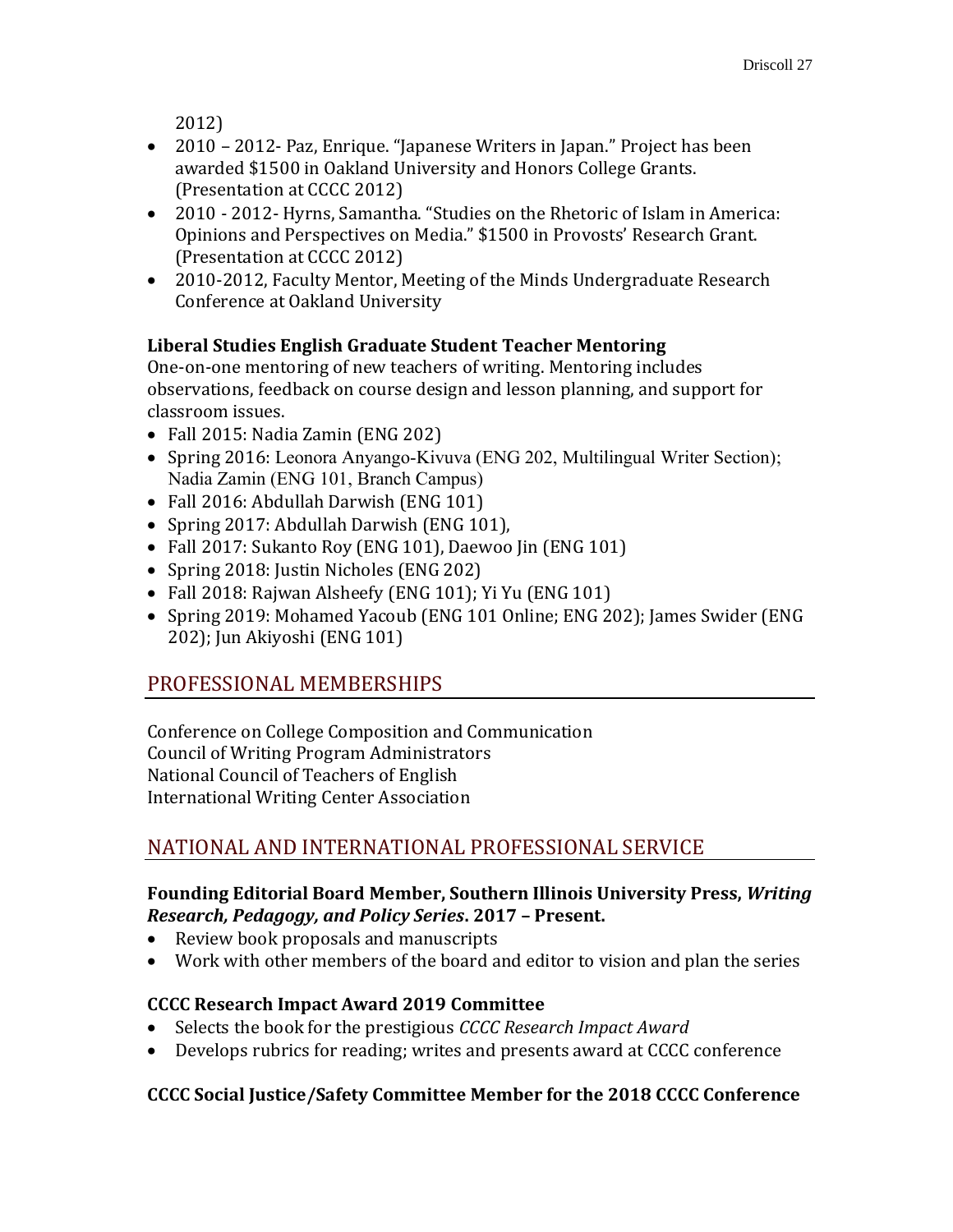- Developed and analyzed surveys for CCCC members
- Developed a "Buddy System" program to assist members in travel safety
- Developed training materials for social justice

### **Executive Committee, Conference on College Composition and Communication (CCCC), 2014 – 2017**

- Elected by CCCC membership to serve on committee that leads CCCC (my field's flagship professional organization)
- Attended two meetings a year for policy setting and decision making for my field's organization; engaged in various other emails and small group decision making throughout the year
- Worked on "Professionalization" subcommittee; developed and surveyed CCCC members and created action plans
- Duties included fiscal oversight, award distribution, policies, and conference planning support

## **Founding Editorial Board Member,** *Peer Review* **(An IWCA Journal), 2015 – 2017**

- Visioning and planning for the journal's first two issues
- Blind peer reviews, working in conjunction with a graduate student reviewer offering mentoring and support

# **CCCC Doctoral Consortium Representative for IUP, 2016 – Present**

• Attend CCCC Consortium meetings as IUP's representative

# **Book and Journal Reviews (Blind Peer Reviews)**

- Grant Reviewer, Swiss National Science Foundation, 2020
- Book Reviewer, Utah State University Press, 2016 Present
- Book Reviewer, Oxford University Press, 2015 Present
- Journal Reviewer, *Written Communication,* 2019 Present
- Journal Reviewer, *Pedagogy,* 2016 Present
- Journal Reviewer, *College English*, 2018 Present
- Journal Reviewer, *Prompt*, 2018- Present
- Journal Reviewer, *Across the Disciplines*, 2016 Present
- Journal Reviewer, *College Composition and Communication (CCC)*, 2012 Present
- Journal Reviewer, *Journal of Writing Assessment,* 2017 Present
- Journal Reviewer, *Composition Forum,* 2014 Present Journal Reviewer, *Writing Center Journal*, 2013 - Present
- Journal Reviewer, *Writing Program Administration*, 2014 Present
- Journal Reviewer: *Present Tense: A Journal of Rhetoric in Society*, 2009- Present

### **Conference Reviews (Blind Peer Reviews)**

• Conference Reviewer, Stage 1, Conference on College Composition and Communication, 2014 – 2021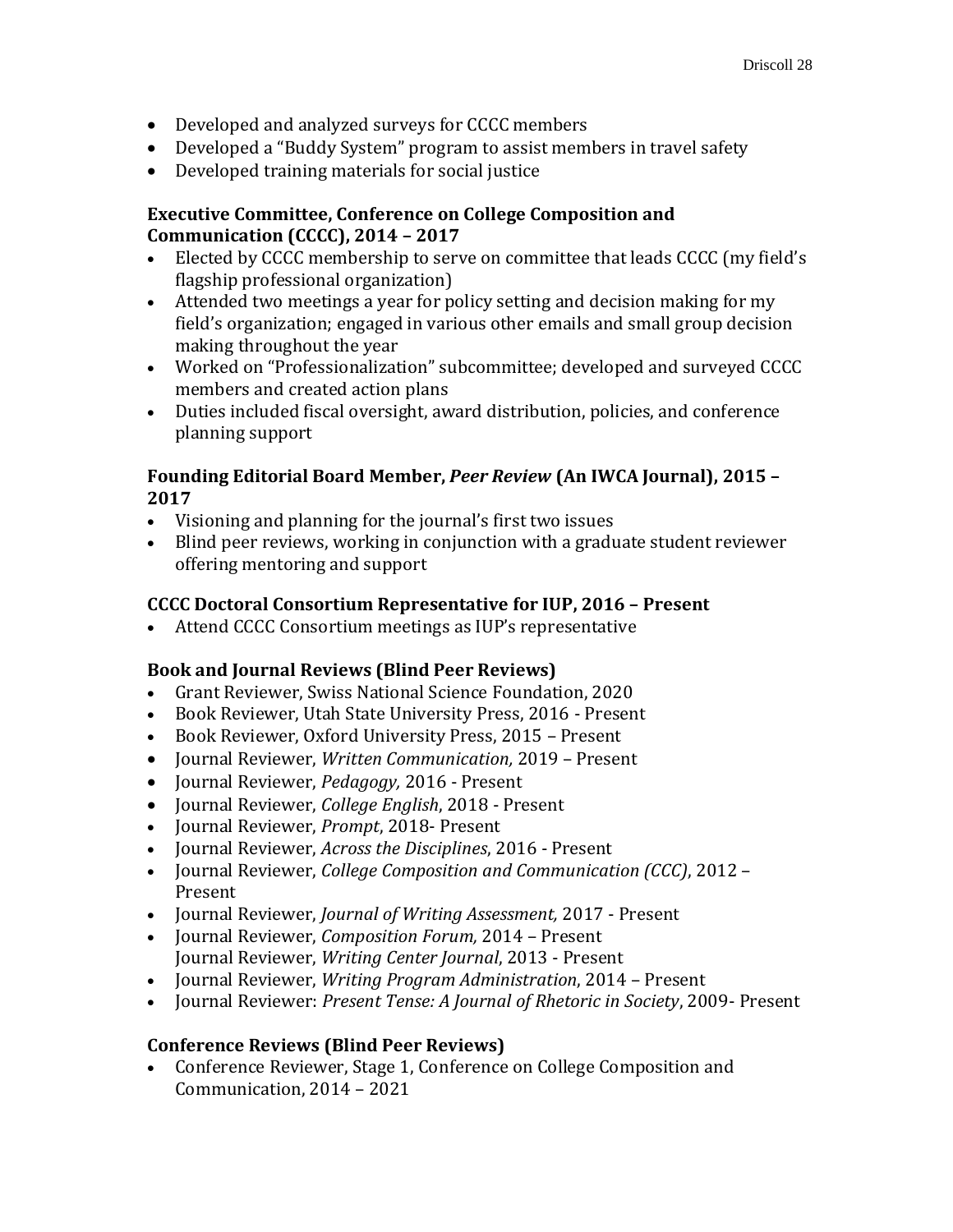# **CCCC Wikipedia Task Force, 2014 – 2016**

• Worked with the committee to compile, analyze, create, and update Wikipedia entries connected to field's professional organizations, key concepts, and practices to help increase the visibility of the field

### **Other Professional Service**

- Writing about Writing SIG (CCCC), Advisory Board, 2012 2015
- CCCC Connected Community Editor, 2009 2012
- Research Network Forum, Table Leader, 2009 2012
- Northeastern Linguistic Society of America, Conference Organizer, 2005

# UNIVERSITY SERVICE - IUP

# **Scholars' Forum Committee – Fall 2021 – Spring 2022**

### **IUP-APSCUF Alternative Workload Equivalent Committee – Fall 2021- Spring 2022**

• Data collection and analysis on faculty workloads

## **IUP Next Generation Student Services Council** – **Summer 2021- Fall 2021 Leadership Council; Chair of "Student Services" committee**

- Data collection from campus constituents
- Writing recommendations for IUP's strategic planning

### **APSCUF Social Justice Committee, Fall 2018 – Spring 2019**

• Examining and addressing issues of supporting diversity on campus, and between campus and the broader community

# **APSCUF University Wide Sabbatical Committee, Fall 2018 – Spring 2020**

• Elected Committee Member

# **Open Educational Resources Ad Hoc Committee, Spring 2018 – Spring 2019**

- Developed and released a survey about use and implementation of Open Education Resources (OER) at IUP
- Developed and co-facilitated an OER Teaching Circle (Fall 2018 Spring 2019)
- Wrote grant and secured CTL Funds to bring Guest Speaker to Campus, Spring 2019
- Met with university stakeholders surrounding Open Educational Resources, ran workshops for broader campus community

### **Faculty Adviser, National Council of Teachers of English Club, Spring 2021 – Present**

• Work with students on visioning, long-term planning, and strategic planning for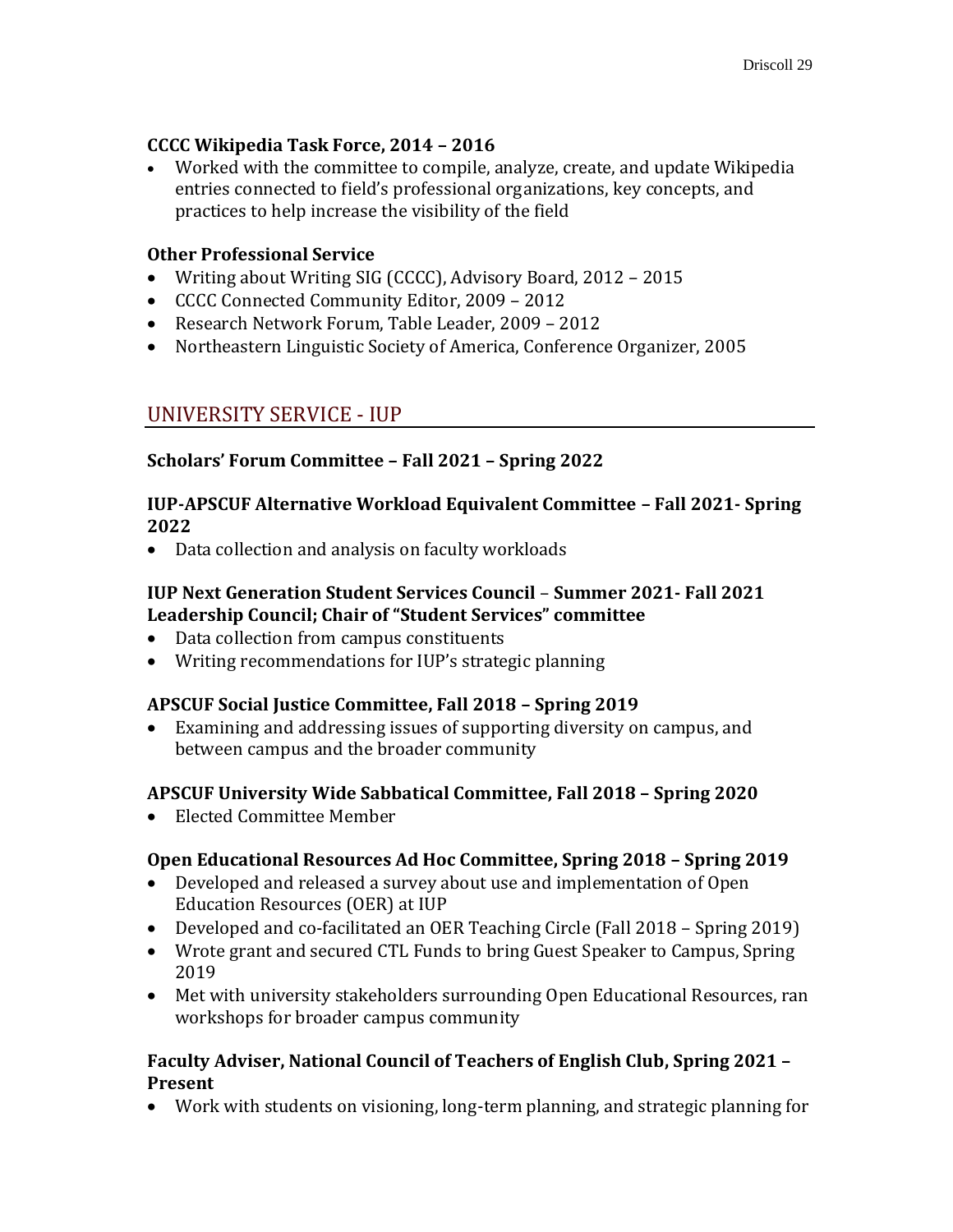events and fundraising

• Offered workshops and information for students each year

## **Faculty Adviser, Spirit of the Oak Student Club, Spring 2016 – Present**

- Worked with students on visioning and long-term planning
- Strategized outreach and ways of making campus more welcoming and inclusive
- Offered workshops for students each year
- Assisted students on group planning, outings, and room reservations
- Developed strategies for secure funding for student group, both on and off campus

## **Community College Expo Committee, Fall 2017 – Spring 2018**

- Developed and produced an online streaming component using Blackboard Collaborate so that summer students/distance education students could attend
- Worked with committee on various other initiatives relating to the event including advertising, recruiting speakers, expo preparation

# **English Department APSCUF Alternate, Fall 2017- Spring 2018**

# ENGLISH DEPARTMENT AND PROGRAM SERVICE - IUP

### **Composition and Applied Linguistics Program Committee,** 2015 – Present

- Curriculum development, revision, and visioning, including completely redesigning our curriculum in Fall 2018- Spring 2020
- Qualifying Portfolio Readings decisions (yearly)
- Admissions readings and decisions (yearly)
- Program-based assessment
- Recruitment of doctoral students

# **MA-TESOL Assessment Committee Co-Chair** (Spring 2019- Spring 2020).

• Co-Designed and oversaw assessment of the MA-TESOL program, phases II and III as part of the ENG 820 course.

## **English Department Temporary Faculty Hiring Committee (Chair for C&T, Stage 1) –Spring 2016 – Spring 2020**

- Serve as head of the Stage I Hiring Committee for TAs/TFs in C&T
- Communications and informational meetings with prospective applicants
- Oversight of review and ranking process for committee
- Scheduling and conducting interviews for new applicants with committee
- Reviewing and rank all applications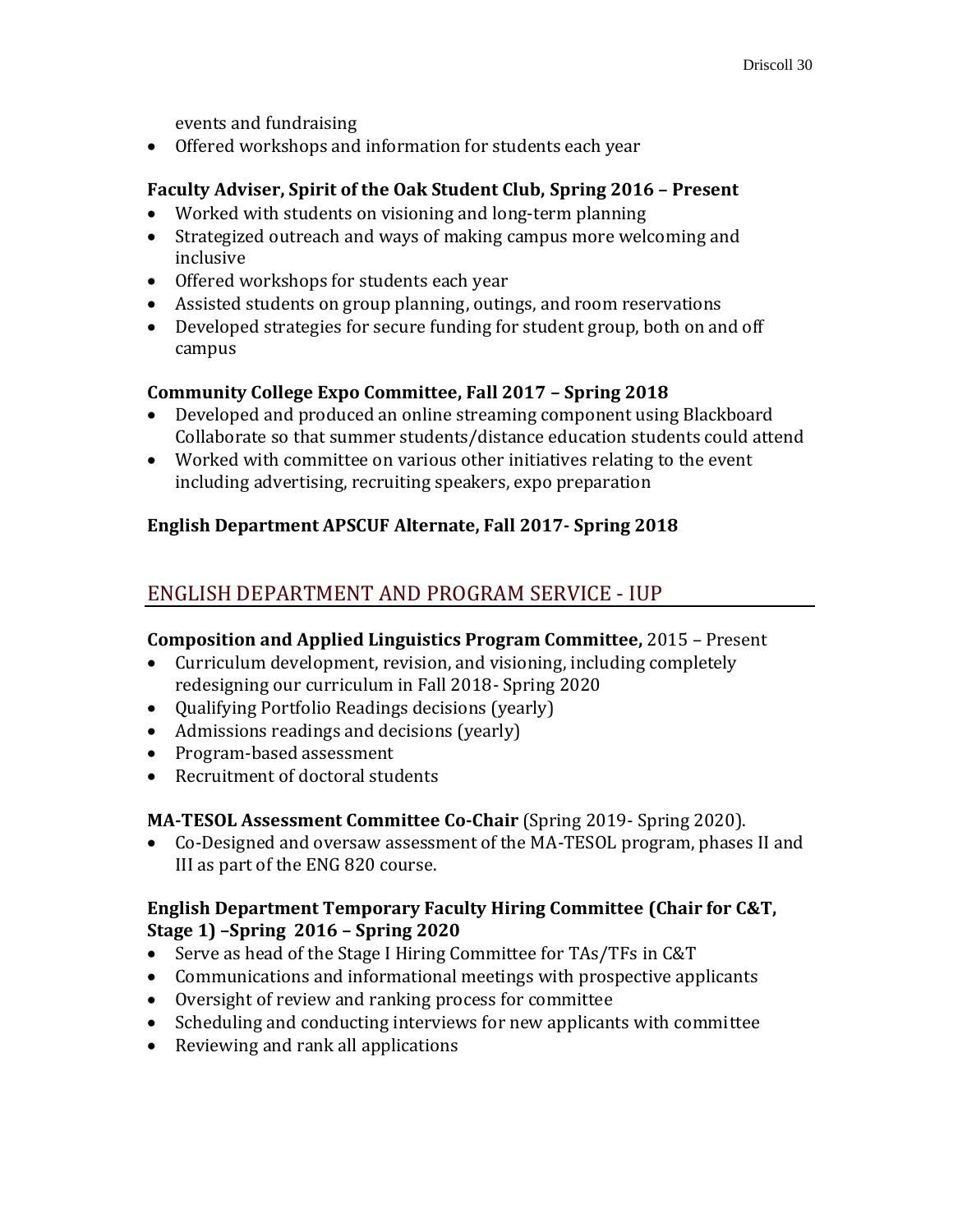## **English Leadership Committee, Spring 2018 – Spring 2019**

- Address issues of collaboration and recruitment among different English unit
- Propose department-wide policies

# **English Department LSE Committee, 2017- Spring 2020**

- LSE ENG 101 Goals Revision Subcommittee work revising ENG 101 goals (passed by English faculty in Spring 2018)
- Oversight and support for LSE Courses
- Supporting assessment initiatives in LSE classes
- Serving as a liaison between LSE and C&T Mentoring Program

## **English Department LSE Basic Writing Committee, 2016 –2017**

- Helped revise manual for Basic Writing Course
- Advisory and oversight of BW course
- Assessment of the BW course

## **English Department Summer School Committee, 2017 – Present** (Elected position)

# **English Department Hiring Committee (Two Positions), 2015 – 2016**

- Advertising of positions nationally
- Reading, ranking, and discussing applications (for two positions)
- Developing questions and participating in phone interviews with all candidates
- Working with committee members to arrange and schedule campus visits
- Hosting six job candidates including hosting lunches, offering campus tours, setting up equipment for presentations, etc.

# **Visionary for English Department Word Wall in HSS 506 Suite, 2016**

- Proposed and did initial research on word wall construction
- Worked with graduate students in producing Word Wall for the HSS 506 Suite

# **Composition and TESOL Program Service and Committees**

- Composition and TESOL Awards Committee, 2015- Present
- Composition and TESOL Election Committee, Spring 2018
- Composition and TESOL QP Appeals Committee, Spring 2016 and Spring 2017
- Spearheaded effort to develop a Diversity Statement for C&T, Spring 2017
- CCCC IUP Reunion Faculty Organizer, 2016 and 2018

### **Other English Service:**

- Host for Graduate Student Meeting with Dr. Mike Palmquist, November 9, 2016
- English Department Representative, IUP Open House/EXPO, November 7, 2015
- LSE Orientation Presenter, 2016, 2017, 2018, 2019